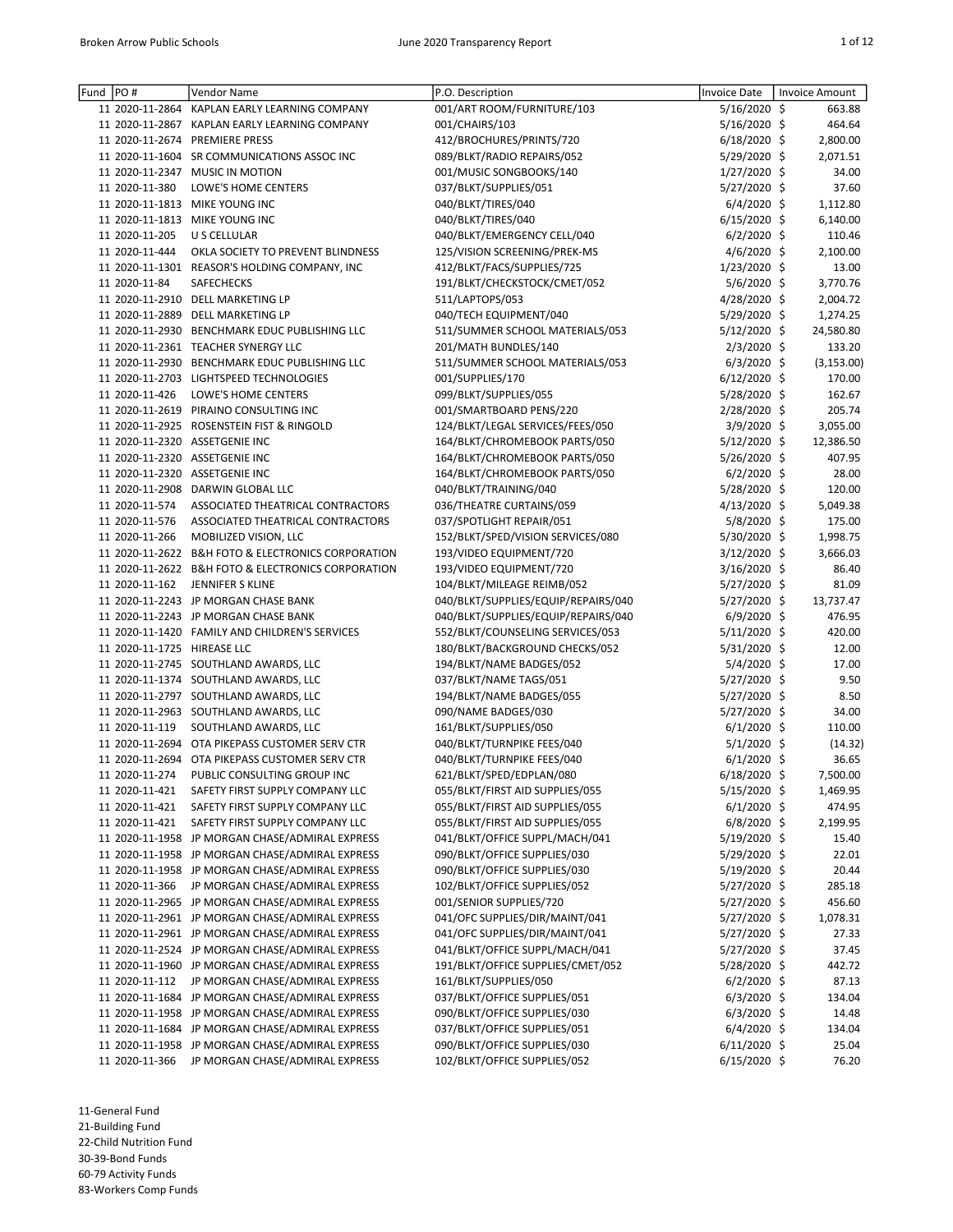| 11 2020-11-366                 | JP MORGAN CHASE/ADMIRAL EXPRESS                     | 102/BLKT/OFFICE SUPPLIES/052            | $6/18/2020$ \$ | 62.34     |
|--------------------------------|-----------------------------------------------------|-----------------------------------------|----------------|-----------|
| 11 2020-11-366                 | JP MORGAN CHASE/ADMIRAL EXPRESS                     | 102/BLKT/OFFICE SUPPLIES/052            | 6/18/2020 \$   | 8.51      |
| 11 2020-11-1419                | DAYBREAK FAMILY SERVICES                            | 552/BLKT/COUNSELING SERVICES/053        | $6/17/2020$ \$ | 3,320.00  |
| 11 2020-11-2769                | KUTA SOFTWARE LLC                                   | 201/SOFTWARE/MATH/720                   | 3/11/2020 \$   | 642.00    |
| 11 2020-11-271                 | AMERICAN NATIONAL RED CROSS                         | 621/BLKT/SPED/CPR/080                   | 2/12/2020 \$   | 5.00      |
| 11 2020-11-344                 | AMERICAN NATIONAL RED CROSS                         | 125/BLKT/CPR TRAINING/STAFF/052         | 2/19/2020 \$   | 30.00     |
| 11 2020-11-344                 | AMERICAN NATIONAL RED CROSS                         | 125/BLKT/CPR TRAINING/STAFF/052         | 2/26/2020 \$   | 45.00     |
| 11 2020-11-344                 | AMERICAN NATIONAL RED CROSS                         | 125/BLKT/CPR TRAINING/STAFF/052         | $2/26/2020$ \$ | 5.00      |
| 11 2020-11-271                 | AMERICAN NATIONAL RED CROSS                         | 621/BLKT/SPED/CPR/080                   | 2/29/2020 \$   | 30.00     |
| 11 2020-11-344                 | AMERICAN NATIONAL RED CROSS                         | 125/BLKT/CPR TRAINING/STAFF/052         | $3/11/2020$ \$ | 10.00     |
| 11 2020-11-271                 | AMERICAN NATIONAL RED CROSS                         | 621/BLKT/SPED/CPR/080                   | 5/28/2020 \$   | 5.00      |
|                                | 11 2020-11-2692 ANDREA V SALAZAR GIL                | 003/BLKT/MILEAGE REIMB/052              | $3/12/2020$ \$ | 112.66    |
|                                | 11 2020-11-1491 RECOGNITION PRODUCTS INC            | 008/DIPLOMA COVERS/720                  | 11/26/2019 \$  | 6,168.89  |
| 11 2020-11-2885                | <b>BRIGGS MARKETING INC</b>                         | 163/ASSET TAGS/TECH DEVICES/050         | 4/30/2020 \$   | 1,527.85  |
|                                | 11 2020-11-1491 RECOGNITION PRODUCTS INC            | 008/DIPLOMA COVERS/720                  | 5/13/2020 \$   | 3,073.87  |
|                                | 11 2020-11-1491 RECOGNITION PRODUCTS INC            | 008/DIPLOMA COVERS/720                  | 5/15/2020 \$   | 13.68     |
|                                | 11 2020-11-2827 FLINN SCIENTIFIC COMPANY            | 001/SUPPLIES/525                        | $6/8/2020$ \$  | 60.05     |
|                                | 11 2020-11-2860 CUSTOM PATCHES INC                  | 007/PATCHES/JROTC/720                   | 5/11/2020 \$   | 631.68    |
|                                | 11 2020-11-2956 MIDWEST RACQUETBALL & SPORTING INC  | 160/FACE MASKS/003                      | 5/22/2020 \$   | 4,635.00  |
|                                | 11 2020-11-2934 TIM SPENCER ENTERPRISES INC DBA     | 180/PRINTING/BUSINESS CARDS/052         | $6/8/2020$ \$  | 24.00     |
| 11 2020-11-114                 | TIM SPENCER ENTERPRISES INC DBA                     | 161/BLKT/PRINTING/050                   | $6/8/2020$ \$  | 104.00    |
|                                | 11 2020-11-2655 TIM SPENCER ENTERPRISES INC DBA     | 180/BUSINESS CARDS/052                  | $6/8/2020$ \$  | 24.00     |
| 11 2020-11-114                 | TIM SPENCER ENTERPRISES INC DBA                     | 161/BLKT/PRINTING/050                   | $6/8/2020$ \$  | 136.09    |
| 11 2020-11-38                  | TWO OAKS INVESTMENTS LLC                            | 181/BLKT/WC TPA/CMET/050                | $6/9/2020$ \$  | 2,900.00  |
|                                | 11 2020-11-2962 NATIONAL ASSOC FOR PUPIL TRANSPORT  | 040/DISTRICT MEMBERSHIPS/040            | $4/8/2020$ \$  | 31.68     |
|                                | 11 2020-11-2962 NATIONAL ASSOC FOR PUPIL TRANSPORT  | 040/DISTRICT MEMBERSHIPS/040            | 4/27/2020 \$   | 95.04     |
|                                | 11 2020-11-2952 SCHOOL SPECIALTY INC                | 100/SUPPLIES/055                        | $6/4/2020$ \$  | 2,074.00  |
| 11 2020-11-666                 | AMY W MYERS                                         | 001/BLKT/MILEAGE REIMB/700              | 5/21/2020 \$   | 15.18     |
|                                | 11 2020-11-2314 BARNES & NOBLE INC                  | 201/GRANT/BOOKS/150                     | 1/24/2020 \$   | 128.71    |
|                                | 11 2020-11-2774 BARNES & NOBLE INC                  | 201/BILINGUAL BOOKS/220                 | 3/11/2020 \$   | 723.06    |
|                                | 11 2020-11-2774 BARNES & NOBLE INC                  | 201/BILINGUAL BOOKS/220                 | 3/16/2020 \$   | (54.34)   |
|                                | 11 2020-11-2774 BARNES & NOBLE INC                  | 201/BILINGUAL BOOKS/220                 | 3/16/2020 \$   | 74.00     |
|                                | 11 2020-11-2861 BARNES & NOBLE INC                  | 001/BOOKS/700                           | 3/17/2020 \$   | 1,553.86  |
|                                | 11 2020-11-2774 BARNES & NOBLE INC                  | 201/BILINGUAL BOOKS/220                 | 3/19/2020 \$   | (20.76)   |
|                                | 11 2020-11-2774 BARNES & NOBLE INC                  | 201/BILINGUAL BOOKS/220                 | 6/22/2020 \$   | (143.74)  |
|                                | 11 2020-11-2774 BARNES & NOBLE INC                  | 201/BILINGUAL BOOKS/220                 | 5/26/2020 \$   | (9.08)    |
| 11 2020-11-2964                | <b>BARNES &amp; NOBLE INC</b>                       | 040/BOOKS/040                           | 5/26/2020 \$   | 241.45    |
|                                | 11 2020-11-2861 BARNES & NOBLE INC                  | 001/BOOKS/700                           | 6/16/2020 \$   | (611.10)  |
|                                | 11 2020-11-2890 ROBERTS TRUCK CENTER OF OK - SUMMIT | 040/SOFTWARE UPDATE/040                 | 4/20/2020 \$   | 900.00    |
|                                | 11 2020-11-2890 ROBERTS TRUCK CENTER OF OK - SUMMIT | 040/SOFTWARE UPDATE/040                 | $6/8/2020$ \$  | 1,069.44  |
|                                | 11 2020-11-2958 BLACK & PINK DANCE SUPPLIES         | 159/FILL IN UNIFORMS/TIGETTES/003       | 9/23/2019 \$   | 585.00    |
|                                | 11 2020-11-2463 BRANDON J GREEN                     | 163/BLKT/MILEAGE REIMB/030              | $6/3/2020$ \$  | 22.36     |
|                                | 11 2020-11-2243 JP MORGAN CHASE BANK                | 040/BLKT/SUPPLIES/EQUIP/REPAIRS/040     | 5/27/2020 \$   | 6.36      |
|                                | 11 2020-11-2243 JP MORGAN CHASE BANK                | 040/BLKT/SUPPLIES/EQUIP/REPAIRS/040     | 6/9/2020 \$    | 113.44    |
|                                | 11 2020-11-2243 JP MORGAN CHASE BANK                | 040/BLKT/SUPPLIES/EQUIP/REPAIRS/040     | 5/27/2020 \$   | 4,737.15  |
|                                | 11 2020-11-2243 JP MORGAN CHASE BANK                | 040/BLKT/SUPPLIES/EQUIP/REPAIRS/040     | $6/6/2020$ \$  | 2,291.44  |
|                                | 11 2020-11-1391 T RYAN L TATE-SULLIVAN              | 163/BLKT/MILEAGE REIMB/030              | $6/2/2020$ \$  | 15.49     |
|                                | 11 2020-11-2937 CONTRACT PAPER GROUP                | 100/WAREHOUSE PAPER/CMET/055            | 5/13/2020 \$   | 20,487.60 |
|                                | 11 2020-11-2937 CONTRACT PAPER GROUP                | 100/WAREHOUSE PAPER/CMET/055            | $5/14/2020$ \$ | 20,487.60 |
|                                | 11 2020-11-2937 CONTRACT PAPER GROUP                | 100/WAREHOUSE PAPER/CMET/055            | $5/17/2020$ \$ | 40,975.20 |
|                                | 11 2020-11-2954 CONTRACT PAPER GROUP                | 100/SUPPLIES/055                        | 5/27/2020 \$   | 4,626.00  |
|                                | 11 2020-11-2954 CONTRACT PAPER GROUP                | 100/SUPPLIES/055                        | $6/1/2020$ \$  | (7.71)    |
|                                | 11 2020-11-2958 BLACK & PINK DANCE SUPPLIES         | 159/FILL IN UNIFORMS/TIGETTES/003       | 10/9/2019 \$   | 2,310.00  |
|                                | 11 2020-11-1232 LANGUAGE LINE SERVICES INC          | 003/BLKT/TRANSLATION SVCS/050           | 3/31/2020 \$   | 166.75    |
|                                | 11 2020-11-2866 LAKESHORE EQUIPMENT CO              | 001/OUTDOOR CLASS DRUM ACTVY/TIMERS/103 | $5/19/2020$ \$ | 635.45    |
| 11 2020-11-2553 B & L PRINTING |                                                     | 008/GRAD PROG/PRINTING/720              | $6/9/2020$ \$  | 3,980.00  |
| 11 2020-11-2644 AARON M VOGT   |                                                     | 163/BLKT/MILEAGE REIMB/030              | $6/3/2020$ \$  | 105.47    |
|                                | 11 2020-11-2893 HOME DEPOT USA INC                  | 040/SUPPLIES/040                        | 5/20/2020 \$   | 129.75    |
| 11 2020-11-144                 | DEBORAH KAY HILL                                    | 061/BLKT/MILEAGE REIMB/050              | $6/15/2020$ \$ | 55.20     |
| 11 2020-11-666                 | AMY W MYERS                                         | 001/BLKT/MILEAGE REIMB/700              | 6/17/2020 \$   | 10.47     |
| 11 2020-11-1797 WEX BANK       |                                                     | 040/BLKT/ACT/FUEL/040                   | 5/6/2020 \$    | 20.70     |
| 11 2020-11-1797 WEX BANK       |                                                     | 040/BLKT/ACT/FUEL/040                   | $6/6/2020$ \$  | 95.70     |
|                                |                                                     |                                         |                |           |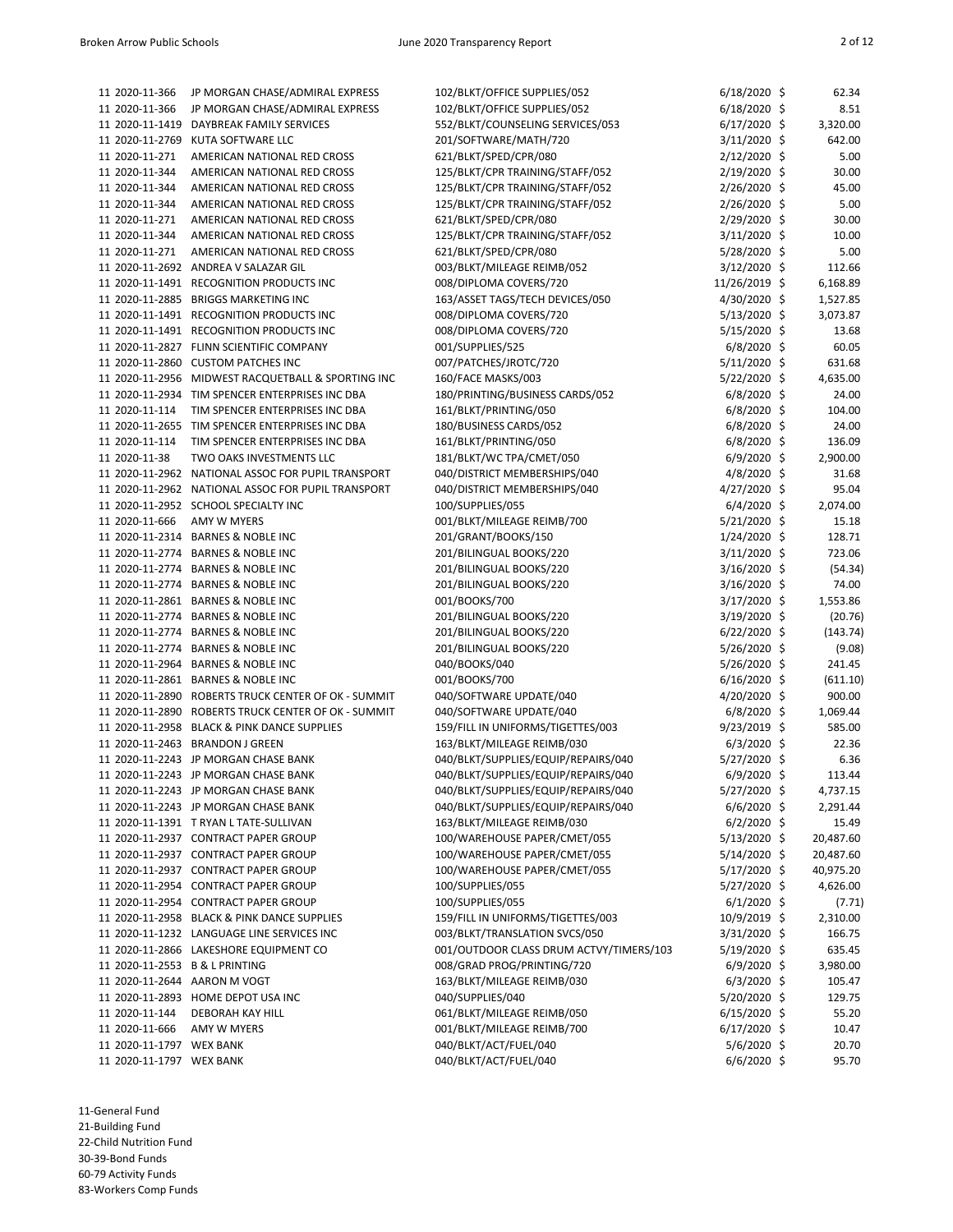|                                 | 11 2020-11-2938 BARNES & NOBLE INC                | 104/BOOK/052                            | 5/21/2020 \$   | 22.40     |
|---------------------------------|---------------------------------------------------|-----------------------------------------|----------------|-----------|
|                                 |                                                   |                                         |                |           |
|                                 | 11 2020-11-2737 NASCO EDUCATION LLC               | 412/SUPPLIES/720                        | 3/6/2020 \$    | 1,176.77  |
| 11 2020-11-66                   | FEDERAL EXPRESS CORP                              | 191/BLKT/EXPRESS SHIPPING/CMET/052      | 4/9/2020 \$    | 45.70     |
| 11 2020-11-66                   | <b>FEDERAL EXPRESS CORP</b>                       | 191/BLKT/EXPRESS SHIPPING/CMET/052      | 5/14/2020 \$   | 19.10     |
| 11 2020-11-297                  | FEDERAL EXPRESS CORP                              | 163/BLKT/POSTAGE/SHIPPING/050           | 5/14/2020 \$   | 19.38     |
| 11 2020-11-66                   | FEDERAL EXPRESS CORP                              | 191/BLKT/EXPRESS SHIPPING/CMET/052      | 5/21/2020 \$   | 20.05     |
| 11 2020-11-391                  | FEDERAL EXPRESS CORP                              | 089/BLKT SHIPPING/RADIOS/050            | 5/28/2020 \$   | 50.97     |
| 11 2020-11-66                   | FEDERAL EXPRESS CORP                              | 191/BLKT/EXPRESS SHIPPING/CMET/052      | $6/11/2020$ \$ | 11.00     |
| 11 2020-11-2899                 | HOUGHTON MIFFLIN HARCOURT PUB CO                  | 333/SPED/BOOKS/080                      | 5/11/2020 \$   | 6,355.10  |
| 11 2020-11-2775                 | <b>REALLY GOOD STUFF LLC</b>                      | 511/PARENT INVOLVEMENT MATERIALS/140    | 3/12/2020 \$   | 154.93    |
| 11 2020-11-46                   | UMB BANK N.A.                                     | 191/BLKT/AGENCY FEES/CMET/052           | 4/17/2020 \$   | 300.00    |
| 11 2020-11-46                   | UMB BANK N.A.                                     | 191/BLKT/AGENCY FEES/CMET/052           | 5/7/2020 \$    | 300.00    |
| 11 2020-11-2871 SHREDDERS INC   |                                                   | 191/BLKT/SHREDDING SVC/CMET/052         | 6/10/2020 \$   | 130.00    |
| 11 2020-11-64                   | <b>BANK OF OKLAHOMA</b>                           | 191/BLKT/BANK FEES/RELATED EXP/CMET/052 | $6/12/2020$ \$ | 631.02    |
|                                 | 11 2020-11-2757 NASCO EDUCATION LLC               | 412/SUPPLIES/720                        | 3/12/2020 \$   | 393.51    |
|                                 |                                                   |                                         |                |           |
|                                 | 11 2020-11-2737 NASCO EDUCATION LLC               | 412/SUPPLIES/720                        | 3/13/2020 \$   | 14.81     |
|                                 | 11 2020-11-2936 PUR-O-ZONE INC                    | 099/EQUIPMENT/055                       | 5/28/2020 \$   | 20,400.00 |
|                                 | 11 2020-11-2966 PUR-O-ZONE INC                    | 090/TERSANO MACHINE/TOLOMEO/041         | 5/28/2020 \$   | 6,100.00  |
| 11 2020-11-78                   | PATTI L HACK                                      | 191/BLKT/MILEAGE REIMB/052              | 6/15/2020 \$   | 22.87     |
| 11 2020-11-2968 MED-LAB LLC     |                                                   | 160/THERMOMETERS/SANITIZER/003          | 5/26/2020 \$   | 3,044.00  |
| 11 2020-11-182                  | PHILLIP P POWELL                                  | 180/BLKT/MILEAGE REIMB/052              | $6/18/2020$ \$ | 45.21     |
| 11 2020-11-33                   | MCDANIEL ACORD & LYTLE, PLLC                      | 124/BLKT/LEGAL EXP/STATE AID/CMET/050   | $6/3/2020$ \$  | 921.61    |
| 11 2020-11-2770                 | <b>NCS PEARSON INC</b>                            | 153/GIFTED/LICENSES/ELEM                | 3/11/2020 \$   | 997.50    |
|                                 | 11 2020-11-1602 JP MORGAN CHASE BANK              | 002/BLKT/DISTRICT TRAVEL/CMET/050       | 5/25/2020 \$   | 2.64      |
|                                 | 11 2020-11-2335 W W GRAINGER INC                  | 040/BLKT/SHOP SUPPLIES/040              | $6/3/2020$ \$  | 40.56     |
| 11 2020-11-336                  | VERIZON WIRELESS SERVICES LLC                     | 193/BLKT/DATA PLAN/052                  | $6/6/2020$ \$  | 121.79    |
| 11 2020-11-105                  | VERIZON WIRELESS SERVICES LLC                     | 162/ANNUAL DATA PLAN/050                | 6/6/2020 \$    | 40.01     |
|                                 | 11 2020-11-2969 VERIZON WIRELESS SERVICES LLC     | 061/WIRELESS/DATA PLAN/BOE/050          | 6/6/2020 \$    | 200.05    |
| 11 2020-11-335                  | <b>VERIZON WIRELESS SERVICES LLC</b>              | 037/BLKT/DATA PLAN/052                  | $6/6/2020$ \$  | 40.01     |
| 11 2020-11-208                  | VERIZON WIRELESS SERVICES LLC                     | 040/BLKT/DATA PLAN/040                  | $6/6/2020$ \$  | 80.02     |
|                                 |                                                   |                                         | 6/6/2020 \$    |           |
| 11 2020-11-485                  | VERIZON WIRELESS SERVICES LLC                     | 082/CELL PHONE SERVICE/082              |                | 198.21    |
| 11 2020-11-629                  | VERIZON WIRELESS SERVICES LLC                     | 163/CELL PHONE SERVICE/030              | $6/6/2020$ \$  | 3.12      |
| 11 2020-11-63                   | JP MORGAN CHASE BANK                              | 191/BLKT/MISC BUSN EXP/CMET/050         | 5/11/2020 \$   | 2,566.17  |
|                                 | 11 2020-11-2802 BA PUBLIC SCHOOLS/COMMERCE        | 191/BLKT/BANK FEES/CMET/052             | 4/30/2020 \$   | 6.00      |
| 11 2020-11-49                   | PUBLIC SERVICE CO OF OK                           | 002/BLKT/ELEC UTILITY/CMET/050          | 5/11/2020 \$   | 1,155.42  |
|                                 | 11 2020-11-2135 COX COMMUNICATIONS                | 002/BLKT/PHONE/CABLE/FIBER/CMET/050     | $5/1/2020$ \$  | 13,518.17 |
|                                 | 11 2020-11-2953 COX COMMUNICATIONS                | 002/BLKT/PHONE/CABLE/FIBER/CMET/050     | $5/1/2020$ \$  | 18,069.94 |
| 11 2020-11-62                   | BH MEDIA GROUP INC                                | 191/BLKT/LEGAL ADS/CMET/052             | 3/29/2020 \$   | 250.92    |
|                                 | 11 2020-11-2942 MELISSA A BILLIPS                 | 094/BLKT/TUITION REIMB/720              | $6/11/2020$ \$ | 337.65    |
| 11 2020-11-187                  | BACKGROUND INVESTIGATION BUREAU LLC               | 180/BLKT/BACKGROUND CHECKS/052          | $6/1/2020$ \$  | 585.90    |
|                                 | 11 2020-11-2217 REHAB SOURCE FOR KIDS             | 621/BLKT/SPED/SLP CSP SERV/080          | $6/2/2020$ \$  | 8,356.13  |
| 11 2020-11-263                  | REHAB SOURCE FOR KIDS                             | 152/BLKT/SPED/STDNT SERVICES/080        | $6/3/2020$ \$  | 767.00    |
|                                 | 11 2020-11-1958 JP MORGAN CHASE/ADMIRAL EXPRESS   | 090/BLKT/OFFICE SUPPLIES/030            | 3/13/2020 \$   | (34.92)   |
|                                 | 11 2020-11-1684 JP MORGAN CHASE/ADMIRAL EXPRESS   | 037/BLKT/OFFICE SUPPLIES/051            | 6/8/2020 \$    | (134.04)  |
| 11 2020-11-1848 TDT KNOX LLC    |                                                   | 040/BLKT/TRANSPORTATION PHYSICALS/040   | 5/31/2020 \$   | 585.00    |
|                                 | 11 2020-11-1102 RENAISSANCE LEARNING INC          | 120/STAR TRAINING ELEM/052              | $6/1/2020$ \$  | (900.00)  |
|                                 | 11 2020-11-2229 FROST OIL COMPANY                 | 040/BLKT/FUEL/040                       | 6/17/2020 \$   | 7,290.44  |
|                                 | 11 2020-11-2895 GLOBAL MED INDUSTRIES LLC         | 125/AED/NEW SITE/225                    | 5/14/2020 \$   | 1,087.00  |
|                                 |                                                   |                                         |                |           |
|                                 | 11 2020-11-2923 WILLIAM V MACGILL & CO            | 089/COVID-19 SUPPLIES/SITES             | 5/7/2020 \$    | 204.50    |
|                                 | 11 2020-11-2923 WILLIAM V MACGILL & CO            | 089/COVID-19 SUPPLIES/SITES             | 5/14/2020 \$   | 389.90    |
|                                 | 11 2020-11-1815 S & S WORLDWIDE INC               | 082/BLKT/SUPPLIES/082                   | $3/2/2020$ \$  | 18.27     |
|                                 | 11 2020-11-1815 S & S WORLDWIDE INC               | 082/BLKT/SUPPLIES/082                   | $3/3/2020$ \$  | 1,693.57  |
| 11 2020-11-157                  | S & S WORLDWIDE INC                               | 082/BLKT/CURRICULUM SUPPLIES/082        | 3/12/2020 \$   | 33.58     |
|                                 | 11 2020-11-1815 S & S WORLDWIDE INC               | 082/BLKT/SUPPLIES/082                   | 3/26/2020 \$   | 104.00    |
| 11 2020-11-230                  | R. K. BLACK INC                                   | 197/BLKT/COPIER EQUIP/SUPPLIES/050      | 3/12/2020 \$   | 441.00    |
| 11 2020-11-2345 R. K. BLACK INC |                                                   | 197/BLKT/COPIER EQUIPMENT/SUPPLIES/050  | 3/12/2020 \$   | 1,408.50  |
|                                 | 11 2020-11-2810 FULL COMPASS SYSTEMS              | 036/KIRKLAND EQUIPMENT/059              | 5/4/2020 \$    | 894.60    |
|                                 | 11 2020-11-2695 FULL COMPASS SYSTEMS              | 001/SUPPLIES/525                        | $6/1/2020$ \$  | 31.26     |
|                                 | 11 2020-11-2900 SPECIALLY DESIGNED EDUCATION SVCS | 333/SPED/CURRICULUM/080                 | 5/7/2020 \$    | 53,595.33 |
|                                 | 11 2020-11-2957 RIVERSIDE ASSESSMENTS LLC         | 153/GIFTED ONLINE LICENSES/ELEM         | $4/6/2020$ \$  | 8,543.60  |
| 11 2020-11-140                  | <b>OSSBA</b>                                      | 061/BLKT/WEBINARS/CONFERENCES/TRAIN/050 | 5/12/2020 \$   | 60.00     |
| 11 2020-11-140                  | <b>OSSBA</b>                                      | 061/BLKT/WEBINARS/CONFERENCES/TRAIN/050 | 5/14/2020 \$   | 60.00     |
|                                 |                                                   |                                         |                |           |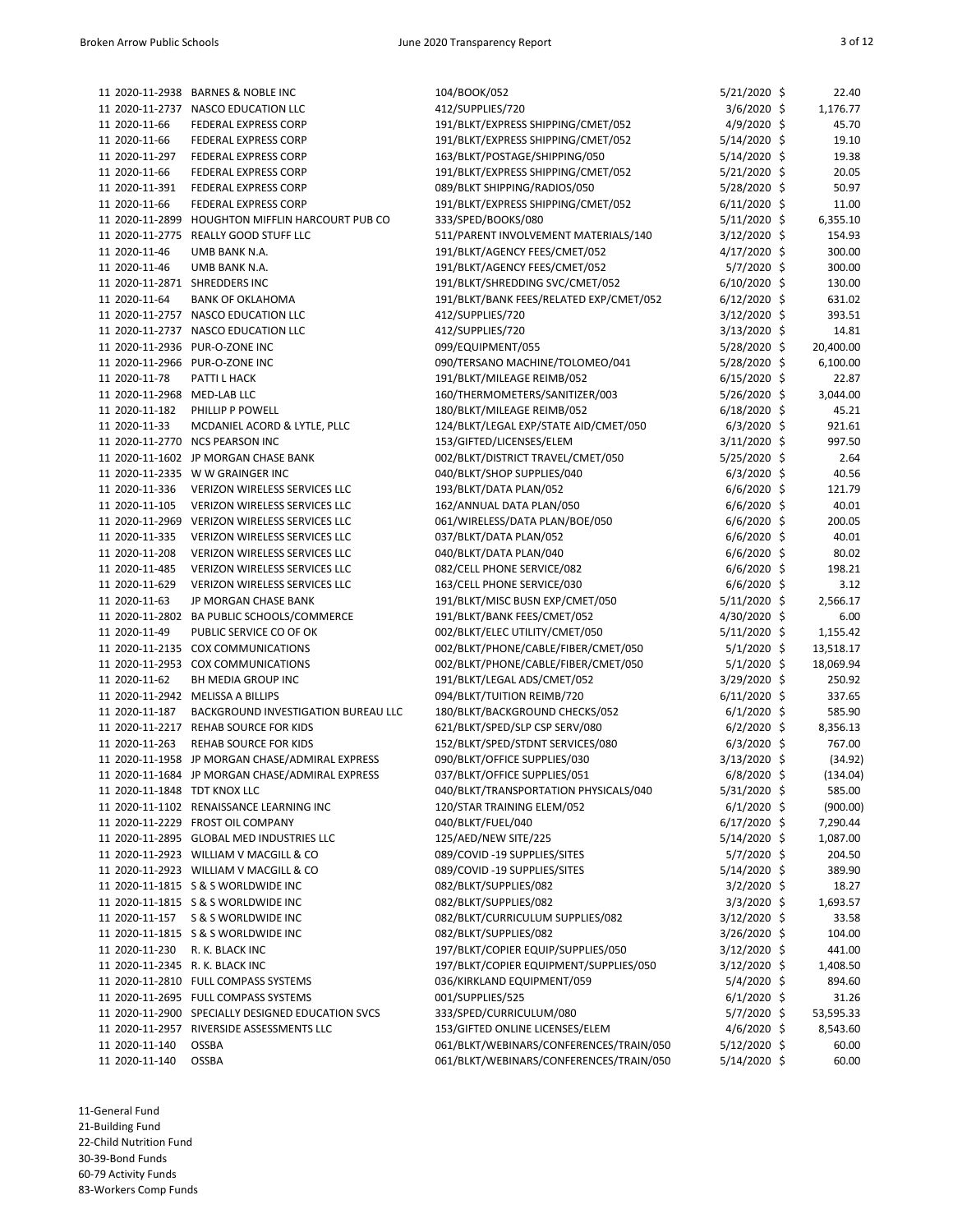| 11 2020-11-140              | OSSBA                                            | 061/BLKT/WEBINARS/CONFERENCES/TRAIN/050 | $5/21/2020$ \$ | 60.00     |
|-----------------------------|--------------------------------------------------|-----------------------------------------|----------------|-----------|
| 11 2020-11-140              | <b>OSSBA</b>                                     | 061/BLKT/WEBINARS/CONFERENCES/TRAIN/050 | $6/4/2020$ \$  | 100.00    |
| 11 2020-11-917              | CNTR FOR THE COLLABORATIVE CLASS                 | 541/MAKING MEANING PD/053               | 10/15/2019 \$  | 6,000.00  |
| 11 2020-11-917              | CNTR FOR THE COLLABORATIVE CLASS                 | 541/MAKING MEANING PD/053               | 4/15/2020 \$   | 300.00    |
| 11 2020-11-917              | CNTR FOR THE COLLABORATIVE CLASS                 | 541/MAKING MEANING PD/053               | $4/15/2020$ \$ | 6,000.00  |
|                             | 11 2020-11-2603 CNTR FOR THE COLLABORATIVE CLASS | 367/MAKING MEANING/ELEM                 | 5/14/2020 \$   | 15,080.00 |
| 11 2020-11-2605             | CNTR FOR THE COLLABORATIVE CLASS                 | 367/BEING A WRITER/ELEM                 | 5/14/2020 \$   | 25,636.00 |
|                             | 11 2020-11-1102 RENAISSANCE LEARNING INC         | 120/STAR TRAINING ELEM/052              | $9/13/2019$ \$ | 1,500.00  |
| 11 2020-11-670              | LARRY L MULLINS                                  | 621/BLKT/SPED/SERVICES/080              | $5/23/2020$ \$ | 75.00     |
| 11 2020-11-49               | PUBLIC SERVICE CO OF OK                          | 002/BLKT/ELEC UTILITY/CMET/050          | $6/16/2020$ \$ | 396.00    |
|                             |                                                  | 002/BLKT/ELEC UTILITY/CMET/050          |                |           |
| 11 2020-11-49               | PUBLIC SERVICE CO OF OK                          |                                         | $6/16/2020$ \$ | 335.88    |
| 11 2020-11-49               | PUBLIC SERVICE CO OF OK                          | 002/BLKT/ELEC UTILITY/CMET/050          | $6/15/2020$ \$ | 3,189.61  |
| 11 2020-11-61               | CENTRAL PARK TAG AGENCY                          | 040/BLKT/TAGS/TITLES/CMET/040           | $6/10/2020$ \$ | 144.00    |
|                             | 11 2020-11-2951 APRIL M MARTIN                   | 094/BLKT/TUITION REIMB/720              | $6/11/2020$ \$ | 1,490.00  |
| 11 2020-11-179              | COMMUNITYCARE MANAGED HEALTHCARE                 | 180/BLKT/EAP SERVICES/052               | $5/1/2020$ \$  | 1,568.00  |
| 11 2020-11-48               | <b>VIP VOICE SERVICES LLC</b>                    | 002/BLKT/SIP CALL PATHS/CMET/050        | $6/1/2020$ \$  | 593.59    |
| 11 2020-11-49               | PUBLIC SERVICE CO OF OK                          | 002/BLKT/ELEC UTILITY/CMET/050          | $5/15/2020$ \$ | 140.98    |
| 11 2020-11-49               | PUBLIC SERVICE CO OF OK                          | 002/BLKT/ELEC UTILITY/CMET/050          | $5/15/2020$ \$ | 217.88    |
|                             | 11 2020-11-2953 COX COMMUNICATIONS               | 002/BLKT/PHONE/CABLE/FIBER/CMET/050     | $6/1/2020$ \$  | 23.73     |
| 11 2020-11-49               | PUBLIC SERVICE CO OF OK                          | 002/BLKT/ELEC UTILITY/CMET/050          | 5/14/2020 \$   | 1,652.23  |
|                             | 11 2020-11-2953 COX COMMUNICATIONS               | 002/BLKT/PHONE/CABLE/FIBER/CMET/050     | $6/1/2020$ \$  | 30.39     |
| 11 2020-11-49               | PUBLIC SERVICE CO OF OK                          | 002/BLKT/ELEC UTILITY/CMET/050          | $6/2/2020$ \$  | 53,318.91 |
| 11 2020-11-49               | PUBLIC SERVICE CO OF OK                          | 002/BLKT/ELEC UTILITY/CMET/050          | $6/10/2020$ \$ | 2,645.37  |
|                             | 11 2020-11-2953 COX COMMUNICATIONS               | 002/BLKT/PHONE/CABLE/FIBER/CMET/050     | $6/1/2020$ \$  | 31,429.75 |
|                             | 11 2020-11-2953 COX COMMUNICATIONS               | 002/BLKT/PHONE/CABLE/FIBER/CMET/050     | $6/1/2020$ \$  | 30.39     |
|                             | 11 2020-11-2953 COX COMMUNICATIONS               | 002/BLKT/PHONE/CABLE/FIBER/CMET/050     | $6/5/2020$ \$  | 276.81    |
|                             |                                                  | 060/BLKT/INSU DEDUCTIBLES/CMET/052      | $6/12/2020$ \$ | 382.46    |
|                             | 11 2020-11-2483 OKLAHOMA SCHOOL INSURANCE GROUP  |                                         |                |           |
|                             | 11 2020-11-2483 OKLAHOMA SCHOOL INSURANCE GROUP  | 060/BLKT/INSU DEDUCTIBLES/CMET/052      | 5/28/2020 \$   | 1,000.00  |
| 11 2020-11-54               | SALVATION ARMY, A GEORGIA CORP                   | 002/SWIMMING POOL LEASE/CMET/720        | 6/17/2020 \$   | 20,000.00 |
|                             | 11 2020-11-2559 SDI INNOVATIONS INC              | 001/5TH GRADE PLANNER/110               | 5/2/2020 \$    | 236.98    |
|                             | 11 2020-11-2909 ORIGO EDUCATION INC              | 333/MATH BOOKS/ELEM/052                 | 5/18/2020 \$   | 46,298.83 |
|                             | 11 2020-11-2822 CONNECTED KIDS INC               | 001/REGISTRATION/LEBSACK OSTRANDER/205  | 3/2/2020 \$    | 100.00    |
|                             | 11 2020-11-2818 CONNECTED KIDS INC               | 001/REGISTRATION/HELMER/215             | $3/2/2020$ \$  | 50.00     |
|                             | 11 2020-11-2819 CONNECTED KIDS INC               | 001/REGISTRATION/RICHARDSON/215         | $3/2/2020$ \$  | 50.00     |
|                             | 11 2020-11-2820 CONNECTED KIDS INC               | 152/REGISTRATION/LAWSON/125             | 3/2/2020 \$    | 50.00     |
|                             | 11 2020-11-2498 JP MORGAN CHASE BANK             | 511/BLKT/MCKINNEY-VENTO/SUPPLIES/050    | 5/12/2020 \$   | 115.56    |
|                             | 11 2020-11-2946 MICHELLE L TAYLOR                | 094/BLKT/TUITION REIMB/180              | $6/11/2020$ \$ | 393.63    |
| 11 2020-11-2945 MICKIE WARD |                                                  | 094/BLKT/TUITION REIMB/135              | $6/11/2020$ \$ | 387.65    |
|                             | 11 2020-11-2907 SCHOOL HEALTH ALERT              | 125/RESOURCE MANUAL/725                 | 5/20/2020 \$   | 105.25    |
| 11 2020-11-2869 CDW LLC     |                                                  | 090/MICROSOFT SRFC PRO/DOCKING STN/030  | 4/15/2020 \$   | 1,584.36  |
| 11 2020-11-2926 CDW LLC     |                                                  | 090/2 SURFACE PRO7/DOCKING/KEYBOARD/030 | $5/6/2020$ \$  | 210.00    |
| 11 2020-11-2926 CDW LLC     |                                                  | 090/2 SURFACE PRO7/DOCKING/KEYBOARD/030 | 5/7/2020 \$    | 2,496.34  |
| 11 2020-11-2869 CDW LLC     |                                                  | 090/MICROSOFT SRFC PRO/DOCKING STN/030  | 5/8/2020 \$    | 6,908.46  |
| 11 2020-11-2926 CDW LLC     |                                                  | 090/2 SURFACE PRO7/DOCKING/KEYBOARD/030 |                | 320.00    |
|                             |                                                  |                                         | 5/22/2020 \$   |           |
| 11 2020-11-2928 CDW LLC     |                                                  | 163/ADAPTERS/252                        | $5/15/2020$ \$ | 132.50    |
| 11 2020-11-2928 CDW LLC     |                                                  | 163/ADAPTERS/252                        | $5/15/2020$ \$ | 132.50    |
| 11 2020-11-2928 CDW LLC     |                                                  | 163/ADAPTERS/252                        | $5/15/2020$ \$ | 132.50    |
| 11 2020-11-2928 CDW LLC     |                                                  | 163/ADAPTERS/252                        | $5/15/2020$ \$ | 132.50    |
| 11 2020-11-2928 CDW LLC     |                                                  | 163/ADAPTERS/252                        | $5/15/2020$ \$ | 132.50    |
| 11 2020-11-2933 CDW LLC     |                                                  | 163/WEBCAMS/030                         | $6/2/2020$ \$  | 607.96    |
| 21 2020-21-274              | MCCOLLOUGH ENTERPRISES INC                       | 041/BLKT/LEAK DETECTION/041             | 5/29/2020 \$   | 1,200.00  |
| 21 2020-21-382              | MCCOLLOUGH ENTERPRISES INC                       | 041/BLKT/LEAK DETECTION/041             | 5/29/2020 \$   | 510.00    |
| 21 2020-21-218              | BEYNON SPORTS SURFACES INC                       | 060/WIND DAMAGE REPAIR/TRACK/003        | $5/31/2020$ \$ | 7,400.00  |
| 21 2020-21-138              | LOWE'S HOME CENTERS                              | 041/BLKT/PARTS/SUPPL/FURN/FIXT/MACH/041 | 5/26/2020 \$   | 206.87    |
| 21 2020-21-240              | LOWE'S HOME CENTERS                              | 041/BLKT/PARTS/SUPPLIES/FURN/SUPPL/041  | $6/3/2020$ \$  | 28.18     |
| 21 2020-21-240              | LOWE'S HOME CENTERS                              | 041/BLKT/PARTS/SUPPLIES/FURN/SUPPL/041  | $6/3/2020$ \$  | 120.43    |
| 21 2020-21-240              | LOWE'S HOME CENTERS                              | 041/BLKT/PARTS/SUPPLIES/FURN/SUPPL/041  | $6/3/2020$ \$  | 13.27     |
| 21 2020-21-240              | LOWE'S HOME CENTERS                              | 041/BLKT/PARTS/SUPPLIES/FURN/SUPPL/041  | $6/3/2020$ \$  | 41.77     |
| 21 2020-21-240              | LOWE'S HOME CENTERS                              | 041/BLKT/PARTS/SUPPLIES/FURN/SUPPL/041  | $5/20/2020$ \$ | 178.61    |
| 21 2020-21-240              | LOWE'S HOME CENTERS                              | 041/BLKT/PARTS/SUPPLIES/FURN/SUPPL/041  | $6/4/2020$ \$  | 27.07     |
| 21 2020-21-240              | LOWE'S HOME CENTERS                              | 041/BLKT/PARTS/SUPPLIES/FURN/SUPPL/041  | $6/11/2020$ \$ | 74.54     |
| 21 2020-21-240              | LOWE'S HOME CENTERS                              | 041/BLKT/PARTS/SUPPLIES/FURN/SUPPL/041  | $6/11/2020$ \$ | 114.90    |
|                             |                                                  |                                         |                |           |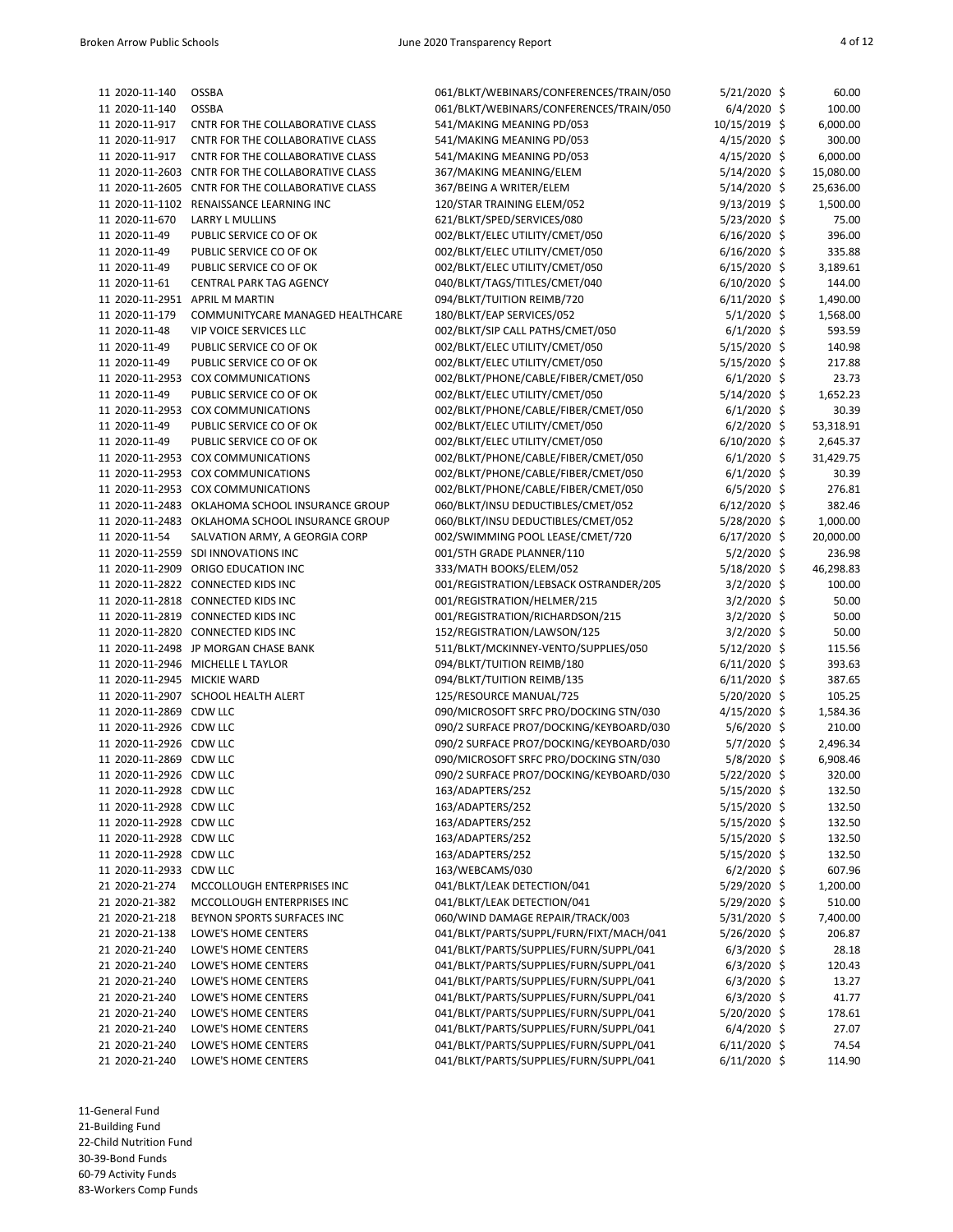| 21 2020-21-240 | LOWE'S HOME CENTERS                | 041/BLKT/PARTS/SUPPLIES/FURN/SUPPL/041   | $6/18/2020$ \$ | 1,592.05   |
|----------------|------------------------------------|------------------------------------------|----------------|------------|
| 21 2020-21-240 | LOWE'S HOME CENTERS                | 041/BLKT/PARTS/SUPPLIES/FURN/SUPPL/041   | $6/11/2020$ \$ | 25.70      |
| 21 2020-21-240 | LOWE'S HOME CENTERS                | 041/BLKT/PARTS/SUPPLIES/FURN/SUPPL/041   | 5/29/2020 \$   | 117.77     |
| 21 2020-21-348 | <b>EMPIRE PAPER COMPANY</b>        | 055/SUPPLIES/SUMMER CLEANING/055         | $5/11/2020$ \$ | 11,496.75  |
| 21 2020-21-364 | <b>EMPIRE PAPER COMPANY</b>        | 055/EQUIPMENT/055                        | 5/18/2020 \$   | 4,660.75   |
| 21 2020-21-348 | <b>EMPIRE PAPER COMPANY</b>        | 055/SUPPLIES/SUMMER CLEANING/055         | $6/17/2020$ \$ | 10,950.75  |
| 21 2020-21-306 | OLD RULE SERVICES LLC              | 041/FURN/INSTALL/BALLSLEEVES/COVER/510   | 5/4/2020 \$    | 1,950.00   |
| 21 2020-21-355 | OLD RULE SERVICES LLC              | 041/ VOLLEYBALL SLEEVE/520               | 5/4/2020 \$    | 500.00     |
| 21 2020-21-161 | <b>TYLER COLE</b>                  | 041/BLKT/BIRD CONTROL/205                | $6/1/2020$ \$  | 244.22     |
| 21 2020-21-373 | RAFTER H BAR WELDING SERVICE LLC   | 041/INSTALL FENCING/100                  | $6/4/2020$ \$  | 2,681.00   |
| 21 2020-21-313 | <b>CENERGISTIC LLC</b>             | 002/BLKT/ENERGY CONSERVATION/CMET/050    | 5/30/2020 \$   | 21,488.50  |
| 21 2020-21-240 | LOWE'S HOME CENTERS                | 041/BLKT/PARTS/SUPPLIES/FURN/SUPPL/041   | $6/6/2020$ \$  | 1,320.04   |
| 21 2020-21-75  | <b>LIBERTY LAUNDRY</b>             | 055/BLKT/LAUNDRY/055                     | $6/1/2020$ \$  | 115.85     |
| 21 2020-21-239 | JP MORGAN CHASE BANK               | 041/BLKT/SERVICES/PARTS/FURN/FIXTURE/041 | 5/31/2020 \$   | 1,139.90   |
| 21 2020-21-239 | JP MORGAN CHASE BANK               | 041/BLKT/SERVICES/PARTS/FURN/FIXTURE/041 | $6/14/2020$ \$ | 135.00     |
| 21 2020-21-239 | JP MORGAN CHASE BANK               | 041/BLKT/SERVICES/PARTS/FURN/FIXTURE/041 | $6/7/2020$ \$  | 87.76      |
| 21 2020-21-366 | <b>BRIDGEPOINT ELECTRIC INC</b>    | 090/PAC HOUSE LIGHT REPLACEMENT/051      | 6/10/2020 \$   | 12,875.00  |
|                |                                    |                                          |                |            |
| 21 2020-21-88  | TREAT'S SOLUTIONS LLC              | 055/BLKT/SUPPLIES/055                    | 5/14/2020 \$   | 149.00     |
| 21 2020-21-88  | TREAT'S SOLUTIONS LLC              | 055/BLKT/SUPPLIES/055                    | $6/3/2020$ \$  | 202.49     |
| 21 2020-21-236 | ALLWINE ROOFING & CONSTRUCTION INC | 041/BLKT/CONTRACTOR SERVICES/041         | $6/2/2020$ \$  | 240.00     |
| 21 2020-21-236 | ALLWINE ROOFING & CONSTRUCTION INC | 041/BLKT/CONTRACTOR SERVICES/041         | $6/2/2020$ \$  | 395.00     |
| 21 2020-21-236 | ALLWINE ROOFING & CONSTRUCTION INC | 041/BLKT/CONTRACTOR SERVICES/041         | $6/2/2020$ \$  | 252.00     |
| 21 2020-21-5   | <b>EXELON CORPORATION</b>          | 002/BLKT/NATURAL GAS UTILITY/CMET/050    | $6/12/2020$ \$ | 908.23     |
| 21 2020-21-358 | JEFFERY SCOTT LETT                 | 090/POWER WASH/160                       | 5/23/2020 \$   | 2,600.00   |
| 21 2020-21-239 | JP MORGAN CHASE BANK               | 041/BLKT/SERVICES/PARTS/FURN/FIXTURE/041 | $6/18/2020$ \$ | 1,400.00   |
| 21 2020-21-286 | VERDE VISTA RESOURCES INC          | 041/BLKT/MOWING/GROUND MAINT/ALLSITE/041 | $6/1/2020$ \$  | 8,720.00   |
| 21 2020-21-286 | <b>VERDE VISTA RESOURCES INC</b>   | 041/BLKT/MOWING/GROUND MAINT/ALLSITE/041 | $6/5/2020$ \$  | 8,720.00   |
| 21 2020-21-286 | VERDE VISTA RESOURCES INC          | 041/BLKT/MOWING/GROUND MAINT/ALLSITE/041 | $6/16/2020$ \$ | 1,570.00   |
| 21 2020-21-286 | VERDE VISTA RESOURCES INC          | 041/BLKT/MOWING/GROUND MAINT/ALLSITE/041 | $6/8/2020$ \$  | 1,750.00   |
| 21 2020-21-286 | VERDE VISTA RESOURCES INC          | 041/BLKT/MOWING/GROUND MAINT/ALLSITE/041 | $6/12/2020$ \$ | 8,720.00   |
| 21 2020-21-362 | VERDE VISTA RESOURCES INC          | 041/AERATE/HYDROSEED/FB FIELD/525        | $6/16/2020$ \$ | 6,200.00   |
| 21 2020-21-286 | VERDE VISTA RESOURCES INC          | 041/BLKT/MOWING/GROUND MAINT/ALLSITE/041 | $6/16/2020$ \$ | 165.00     |
| 21 2020-21-286 | VERDE VISTA RESOURCES INC          | 041/BLKT/MOWING/GROUND MAINT/ALLSITE/041 | $6/16/2020$ \$ | 50.00      |
| 21 2020-21-286 | <b>VERDE VISTA RESOURCES INC</b>   | 041/BLKT/MOWING/GROUND MAINT/ALLSITE/041 | $6/16/2020$ \$ | 50.00      |
| 21 2020-21-286 | <b>VERDE VISTA RESOURCES INC</b>   | 041/BLKT/MOWING/GROUND MAINT/ALLSITE/041 | 6/18/2020 \$   | 8,720.00   |
| 21 2020-21-357 | JEFFERY SCOTT LETT                 | 090/POWERWASH/720                        | $6/4/2020$ \$  | 12,950.00  |
| 21 2020-21-378 | <b>LOCKE SUPPLY</b>                | 041/PLUMBING SUPPLIES/MAINT/041          | $6/3/2020$ \$  | 1,814.95   |
| 21 2020-21-378 | <b>LOCKE SUPPLY</b>                | 041/PLUMBING SUPPLIES/MAINT/041          | 6/9/2020 \$    | 65.34      |
|                |                                    |                                          |                |            |
| 21 2020-21-349 | MAINTENANCE SUPPLY CO INC          | 055/SUPPLIES/SUMMER CLEANING/055         | $5/14/2020$ \$ | 1,875.72   |
| 21 2020-21-349 | MAINTENANCE SUPPLY CO INC          | 055/SUPPLIES/SUMMER CLEANING/055         | 5/19/2020 \$   | 12,192.18  |
| 21 2020-21-365 | MAINTENANCE SUPPLY CO INC          | 055/EQUIPMENT/055                        | 5/19/2020 \$   | 5,219.22   |
| 21 2020-21-345 | HOME DEPOT USA INC                 | 055/SUPPLIES/SUMMER CLEANING/055         | 5/18/2020 \$   | 5,100.00   |
| 21 2020-21-226 | HOME DEPOT USA INC                 | 055/BLKT/SUPPLIES/055                    | 5/1/2020 \$    | 171.57     |
| 21 2020-21-345 | HOME DEPOT USA INC                 | 055/SUPPLIES/SUMMER CLEANING/055         | 5/19/2020 \$   | (127.50)   |
| 21 2020-21-345 | HOME DEPOT USA INC                 | 055/SUPPLIES/SUMMER CLEANING/055         | 5/21/2020 \$   | 127.50     |
| 21 2020-21-345 | HOME DEPOT USA INC                 | 055/SUPPLIES/SUMMER CLEANING/055         | $6/1/2020$ \$  | (63.75)    |
| 21 2020-21-345 | HOME DEPOT USA INC                 | 055/SUPPLIES/SUMMER CLEANING/055         | $6/2/2020$ \$  | 63.75      |
| 21 2020-21-345 | HOME DEPOT USA INC                 | 055/SUPPLIES/SUMMER CLEANING/055         | $6/3/2020$ \$  | (1,796.00) |
| 21 2020-21-345 | HOME DEPOT USA INC                 | 055/SUPPLIES/SUMMER CLEANING/055         | $6/3/2020$ \$  | 1,098.00   |
| 21 2020-21-226 | HOME DEPOT USA INC                 | 055/BLKT/SUPPLIES/055                    | 6/15/2020 \$   | 754.23     |
| 21 2020-21-309 | C & C SUPPLY AND SERVICE CO INC    | 055/BLKT/PARTS&SUPPLIES/055              | 5/19/2020 \$   | 504.00     |
| 21 2020-21-85  | C & C SUPPLY AND SERVICE CO INC    | 055/BLKT/SUPPLIES/055                    | $6/3/2020$ \$  | 82.50      |
| 21 2020-21-304 | MATLOCK HOLDINGS SERIES EIGHT LLC  | 194/ALUMALITE STADIUM SIGNS/003          | 5/5/2020 \$    | 1,760.00   |
| 21 2020-21-337 | AIRCO SERVICE INC                  | 090/KILM VENTILATION/700                 | $6/4/2020$ \$  | 2,530.00   |
| 21 2020-21-239 | JP MORGAN CHASE BANK               | 041/BLKT/SERVICES/PARTS/FURN/FIXTURE/041 | 5/31/2020 \$   | 1,519.22   |
| 21 2020-21-376 | AIRCO SERVICE INC                  | 041/ELECTRIC/KILN ROOM/700               | $6/5/2020$ \$  | 2,421.00   |
| 21 2020-21-239 | JP MORGAN CHASE BANK               | 041/BLKT/SERVICES/PARTS/FURN/FIXTURE/041 | $5/24/2020$ \$ | 748.00     |
| 21 2020-21-239 | JP MORGAN CHASE BANK               | 041/BLKT/SERVICES/PARTS/FURN/FIXTURE/041 | 5/31/2020 \$   | 935.21     |
| 21 2020-21-239 | JP MORGAN CHASE BANK               | 041/BLKT/SERVICES/PARTS/FURN/FIXTURE/041 | $6/7/2020$ \$  | 364.59     |
| 21 2020-21-2   | <b>BANK OF OKLAHOMA</b>            | 191/BLKT/BANK FEES/SUPPLIES/CMET/050     | $6/12/2020$ \$ | 133.70     |
| 21 2020-21-285 | WESTLAKE ACE HARDWARE INC          | 055/BLKT/SUPPLIES/055                    |                | 81.94      |
|                |                                    |                                          | $6/4/2020$ \$  |            |
| 21 2020-21-285 | WESTLAKE ACE HARDWARE INC          | 055/BLKT/SUPPLIES/055                    | $6/4/2020$ \$  | 92.97      |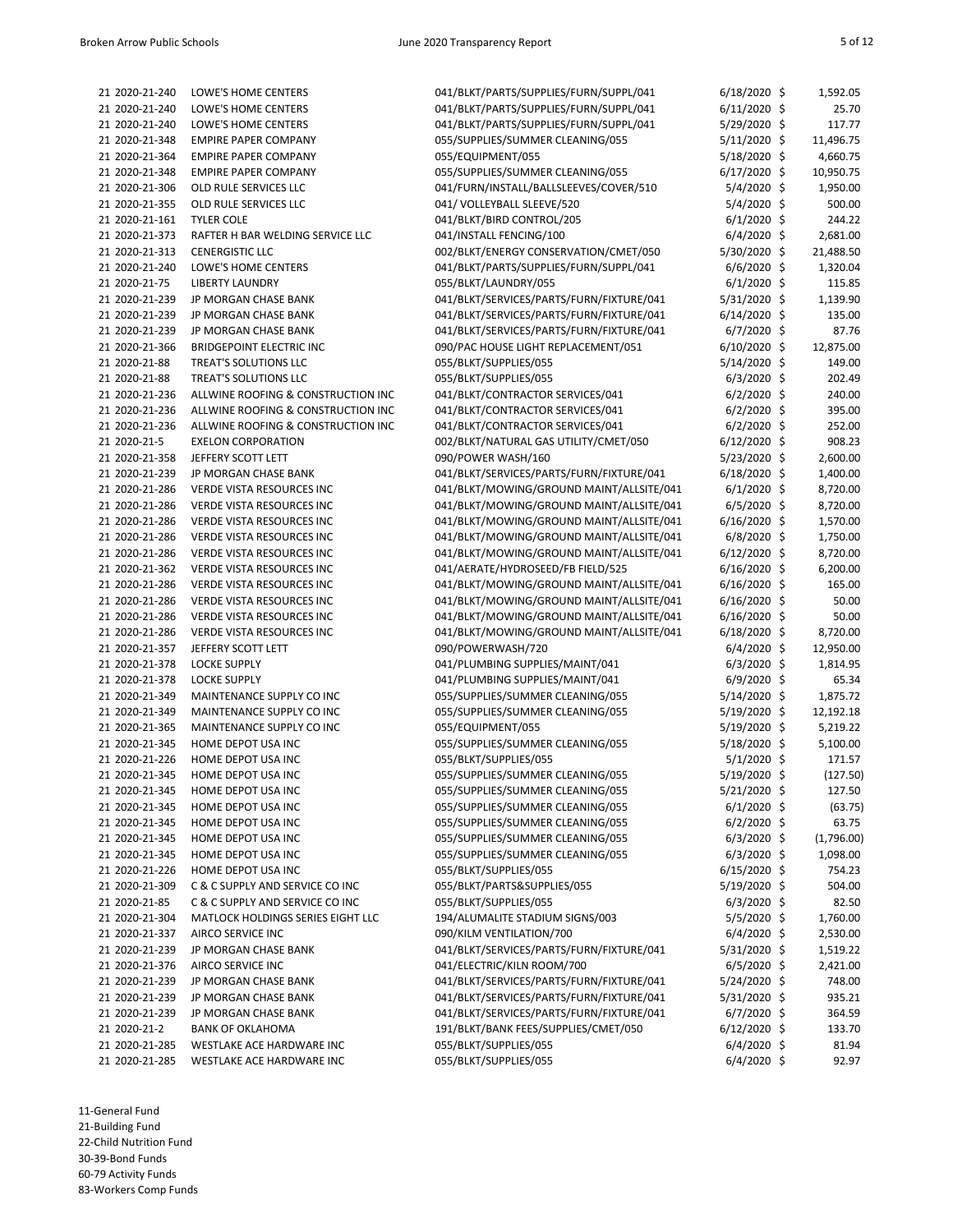| I |  |  |  |
|---|--|--|--|
|---|--|--|--|

| 21 2020-21-6   | ONE GAS INC.                            | 002/BLKT/NATURAL GAS UTILITY/CMET/050    | 6/12/2020 \$   | 87.28        |
|----------------|-----------------------------------------|------------------------------------------|----------------|--------------|
|                |                                         |                                          |                |              |
| 21 2020-21-4   | JP MORGAN CHASE BANK                    | 002/BLKT/WATER/TRASH UTILITIES/CMET/050  | 6/19/2020 \$   | 2,262.65     |
| 21 2020-21-4   | <b>JP MORGAN CHASE BANK</b>             | 002/BLKT/WATER/TRASH UTILITIES/CMET/050  | 6/3/2020 \$    | 23,645.70    |
| 21 2020-21-4   | <b>JP MORGAN CHASE BANK</b>             | 002/BLKT/WATER/TRASH UTILITIES/CMET/050  | $6/5/2020$ \$  | 12,881.41    |
| 21 2020-21-6   | ONE GAS INC.                            | 002/BLKT/NATURAL GAS UTILITY/CMET/050    | $6/5/2020$ \$  | 5,403.48     |
| 21 2020-21-361 | L & M OFFICE FURNITURE LLC              | 194/ROUND TABLE/052                      | 6/16/2020 \$   | 327.60       |
| 21 2020-21-79  | CONSOLIDATED ELECTRICAL DISTRIB         | 055/BLKT/LAMPS/BULBS/055                 | 6/18/2020 \$   | 40.40        |
| 21 2020-21-79  | CONSOLIDATED ELECTRICAL DISTRIB         | 055/BLKT/LAMPS/BULBS/055                 | 6/17/2020 \$   | 53.75        |
| 21 2020-21-370 | <b>BARRIER ENTERPRISES INC</b>          | 041/GYM LIGHTING UPGRADE/CW-E/200        | 6/19/2020 \$   | 9,452.50     |
| 21 2020-21-331 | C & C TILE & CARPET CO                  | 090/REMOVE/REPLACE CARPET/505            | 5/19/2020 \$   | 22,228.00    |
| 21 2020-21-348 | <b>EMPIRE PAPER COMPANY</b>             | 055/SUPPLIES/SUMMER CLEANING/055         | $6/17/2020$ \$ | (11, 496.75) |
| 21 2020-21-74  | URBAN PEST AND WILDLIFE MANAGEMENT      | 055/BLKT/PEST CONTROL/055                | $6/8/2020$ \$  | 45.00        |
| 21 2020-21-74  | URBAN PEST AND WILDLIFE MANAGEMENT      | 055/BLKT/PEST CONTROL/055                | 6/8/2020 \$    | 45.00        |
|                |                                         |                                          |                |              |
| 21 2020-21-74  | URBAN PEST AND WILDLIFE MANAGEMENT      | 055/BLKT/PEST CONTROL/055                | $6/8/2020$ \$  | 45.00        |
| 21 2020-21-74  | URBAN PEST AND WILDLIFE MANAGEMENT      | 055/BLKT/PEST CONTROL/055                | $6/8/2020$ \$  | 55.00        |
| 21 2020-21-74  | URBAN PEST AND WILDLIFE MANAGEMENT      | 055/BLKT/PEST CONTROL/055                | $6/8/2020$ \$  | 45.00        |
| 21 2020-21-74  | URBAN PEST AND WILDLIFE MANAGEMENT      | 055/BLKT/PEST CONTROL/055                | $6/8/2020$ \$  | 45.00        |
| 21 2020-21-74  | URBAN PEST AND WILDLIFE MANAGEMENT      | 055/BLKT/PEST CONTROL/055                | 6/21/2020 \$   | 45.00        |
| 21 2020-21-74  | URBAN PEST AND WILDLIFE MANAGEMENT      | 055/BLKT/PEST CONTROL/055                | $6/21/2020$ \$ | 45.00        |
| 21 2020-21-332 | <b>BINSWANGER ENTERPRISES LLC</b>       | 090/REPLACEMENT DOORS/510                | 5/27/2020 \$   | 8,324.00     |
| 21 2020-21-22  | BINSWANGER ENTERPRISES LLC              | 041/BLKT/GLASS REPAIR/SUPPLIES/041       | $6/1/2020$ \$  | 213.54       |
| 21 2020-21-22  | <b>BINSWANGER ENTERPRISES LLC</b>       | 041/BLKT/GLASS REPAIR/SUPPLIES/041       | $6/1/2020$ \$  | 279.24       |
| 21 2020-21-22  | <b>BINSWANGER ENTERPRISES LLC</b>       | 041/BLKT/GLASS REPAIR/SUPPLIES/041       | $6/1/2020$ \$  | 225.58       |
| 21 2020-21-22  | <b>BINSWANGER ENTERPRISES LLC</b>       | 041/BLKT/GLASS REPAIR/SUPPLIES/041       | $6/1/2020$ \$  | 207.63       |
| 21 2020-21-22  | BINSWANGER ENTERPRISES LLC              | 041/BLKT/GLASS REPAIR/SUPPLIES/041       | $6/4/2020$ \$  | 610.84       |
| 21 2020-21-22  | BINSWANGER ENTERPRISES LLC              | 041/BLKT/GLASS REPAIR/SUPPLIES/041       | 6/18/2020 \$   | 333.38       |
| 21 2020-21-302 | AUTOMATIC PROTECTION SYSTEMS CORP       | 041/BLKT/FIRE PROTECTION SERVICES/SU/041 | 4/29/2020 \$   | 240.00       |
|                | AUTOMATIC PROTECTION SYSTEMS CORP       | 041/BLKT/FIRE SERVICES/SUPPLIES/041      |                |              |
| 21 2020-21-347 |                                         |                                          | 5/28/2020 \$   | 1,400.00     |
| 21 2020-21-302 | AUTOMATIC PROTECTION SYSTEMS CORP       | 041/BLKT/FIRE PROTECTION SERVICES/SU/041 | 5/31/2020 \$   | 760.00       |
| 21 2020-21-347 | AUTOMATIC PROTECTION SYSTEMS CORP       | 041/BLKT/FIRE SERVICES/SUPPLIES/041      | 5/31/2020 \$   | 795.00       |
| 21 2020-21-149 | AUTOMATIC PROTECTION SYSTEMS CORP       | 055/BLKT/FIRE EX/REPAIR/INSPECTIONS/055  | $6/17/2020$ \$ | 176.25       |
| 21 2020-21-326 | PERFORM ROOFING DBA A-BEST ROOFING      | 041/BLKT/ROOFING SERVICES/041            | $3/4/2020$ \$  | 525.00       |
| 21 2020-21-250 | BROKEN ARROW ELECTRIC SUPPLY LLC        | 041BLKT PO FOR PARTS/SUPPL/FURN/FIXT/041 | 5/27/2020 \$   | (26.54)      |
| 21 2020-21-308 | <b>BROKEN ARROW ELECTRIC SUPPLY LLC</b> | 055/BLKT/KEYS/055                        | 5/19/2020 \$   | 124.92       |
| 21 2020-21-250 | BROKEN ARROW ELECTRIC SUPPLY LLC        | 041BLKT PO FOR PARTS/SUPPL/FURN/FIXT/041 | 5/20/2020 \$   | 532.80       |
| 21 2020-21-250 | BROKEN ARROW ELECTRIC SUPPLY LLC        | 041BLKT PO FOR PARTS/SUPPL/FURN/FIXT/041 | 5/27/2020 \$   | 37.23        |
| 21 2020-21-250 | BROKEN ARROW ELECTRIC SUPPLY LLC        | 041BLKT PO FOR PARTS/SUPPL/FURN/FIXT/041 | $6/3/2020$ \$  | 250.35       |
| 21 2020-21-346 | MURRAY WOMBLE INC                       | 041/BLKT/ CONTRACTOR SERVICES/041        | $6/4/2020$ \$  | 264.00       |
| 21 2020-21-268 | <b>MURRAY WOMBLE INC</b>                | 060/HS BB&SB WIND DAMAGE/003             | $6/6/2020$ \$  | 17,350.00    |
| 21 2020-21-346 | <b>MURRAY WOMBLE INC</b>                | 041/BLKT/ CONTRACTOR SERVICES/041        | 6/17/2020 \$   | 700.00       |
| 21 2020-21-30  | OTIS ELEVATOR COMPANY                   | 041/HYDRAULIC TESTING/MAINT/PARTS/041    | $5/21/2020$ \$ | 4,875.00     |
| 21 2020-21-30  | OTIS ELEVATOR COMPANY                   | 041/HYDRAULIC TESTING/MAINT/PARTS/041    | 2/26/2020 \$   | 400.00       |
| 21 2020-21-299 | <b>WESTERN FIRE PROTECTION INC</b>      |                                          | 5/27/2020 \$   | 1,000.00     |
|                |                                         | 041/BLKT/CONTRACTOR SERVICES/041         |                |              |
| 21 2020-21-342 | WESTERN FIRE PROTECTION INC             | 041/BLKT/INSPECTION REPAIR/ALL SITES/041 | 5/27/2020 \$   | 1,000.00     |
| 21 2020-21-360 | WESTERN FIRE PROTECTION INC             | 041/BLKT/FIRE PROTECTION SERVICES/041    | 5/27/2020 \$   | 695.00       |
| 21 2020-21-338 | CDW LLC                                 | 194/SURFACE COMPUTER/050                 | 4/15/2020 \$   | 3,371.60     |
| 21 2020-21-338 | CDW LLC                                 | 194/SURFACE COMPUTER/050                 | 5/27/2020 \$   | 78.53        |
| 22 2020-22-235 | ASSOCIATED PARTS & SUPPLY INC           | 000/BLKT/REPAIRS/PARTS/SUPPLIES/022      | $6/4/2020$ \$  | 101.00       |
| 22 2020-22-334 | DELL MARKETING LP                       | 000/LAPTOP/MONITOR/POS/022               | 5/22/2020 \$   | 1,926.76     |
| 22 2020-22-44  | BA PUBLIC SCHOOLS-GENERAL FUND          | 000/INDIRECT EXPENSE/022                 | $6/23/2020$ \$ | 52,851.39    |
| 22 2020-22-7   | BA PUBLIC SCHOOLS-GENERAL FUND          | 000/BLKT/FLEX BENEFITS/022               | 6/23/2020 \$   | 5,000.00     |
| 22 2020-22-20  | HAGAR RESTAURANT EQUIP SERV INC         | 000/BLKT/REPAIRS/PARTS/SUPPLIES/MISC/022 | $5/13/2020$ \$ | 148.14       |
| 22 2020-22-20  | HAGAR RESTAURANT EQUIP SERV INC         | 000/BLKT/REPAIRS/PARTS/SUPPLIES/MISC/022 | $5/18/2020$ \$ | 1,004.83     |
| 22 2020-22-20  | HAGAR RESTAURANT EQUIP SERV INC         | 000/BLKT/REPAIRS/PARTS/SUPPLIES/MISC/022 | 5/15/2020 \$   | 168.94       |
| 22 2020-22-48  | HILAND DAIRY FOODS COMPANY LLC          | 000/BLKT MILK & DAIRY PRODUCTS/022       | 5/26/2020 \$   | 9,279.10     |
| 22 2020-22-20  | HAGAR RESTAURANT EQUIP SERV INC         | 000/BLKT/REPAIRS/PARTS/SUPPLIES/MISC/022 | $5/13/2020$ \$ | (321.59)     |
| 22 2020-22-39  | <b>TANKERSLEY FOODSERVICE</b>           | 000/BLKT/PAPER GOODS/022                 | 6/15/2020 \$   | 787.52       |
|                | <b>TANKERSLEY FOODSERVICE</b>           | 000/BLKT/FOOD/022                        |                |              |
| 22 2020-22-39  |                                         |                                          | $6/15/2020$ \$ | 1,366.18     |
| 22 2020-22-354 | APRIL J PERRYMAN                        | 000/REFUND/720                           | 5/12/2020 \$   | 36.23        |
| 22 2020-22-358 | BRENDA MAGNUSSON/REFUND                 | 000/REFUND/720/700                       | 5/21/2020 \$   | 12.45        |
| 22 2020-22-358 | BRENDA MAGNUSSON/REFUND                 | 000/REFUND/720/700                       | 5/21/2020 \$   | 15.85        |
| 22 2020-22-350 | SHERRI GILLUND/REFUND                   | 000/REFUND/720                           | $5/7/2020$ \$  | 28.35        |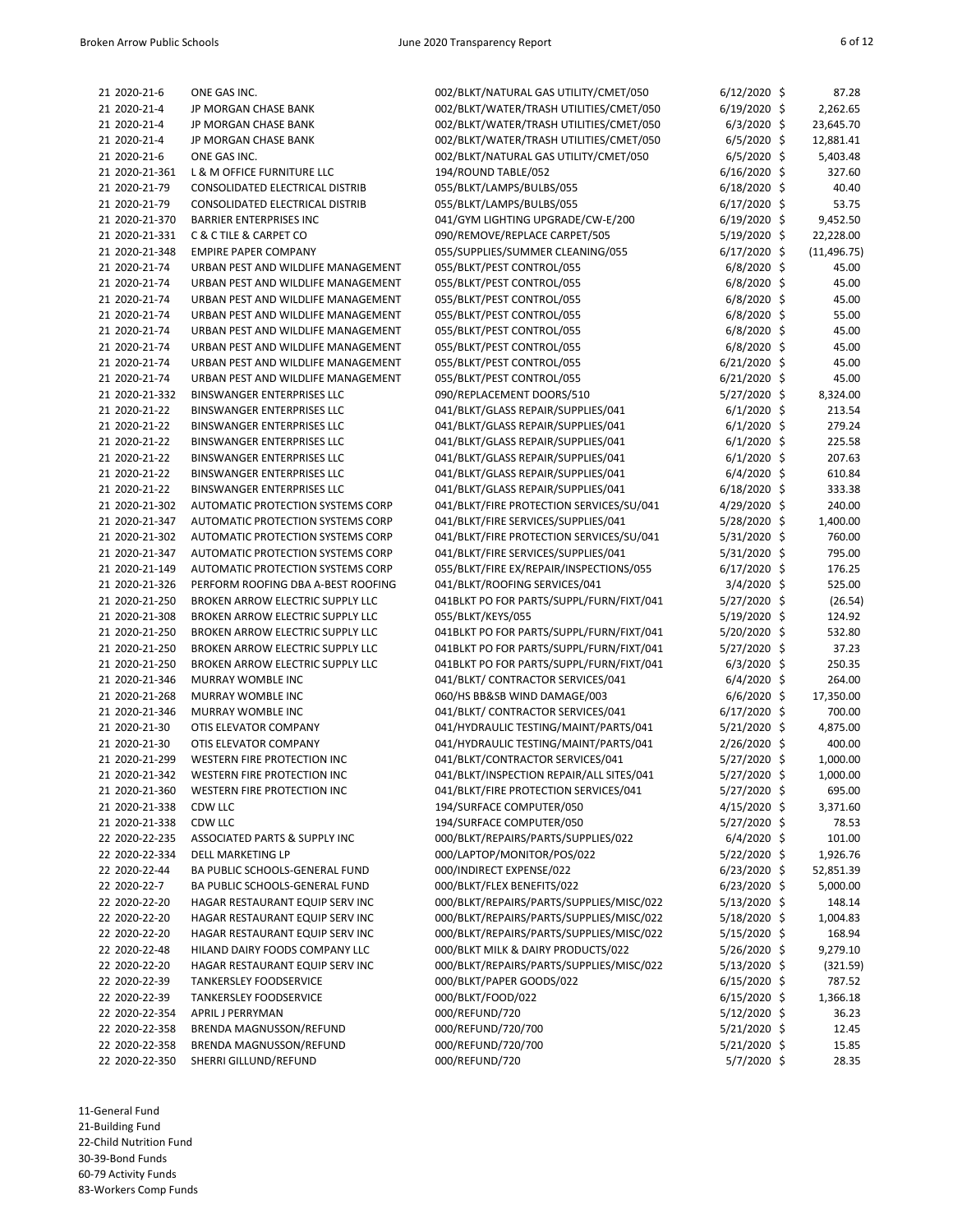| 22 2020-22-260 | SARAH MCKINNIS GARDNER             | 000/BLKT/MILEAGE REIMB/510               | $6/2/2020$ \$  | 21.68     |
|----------------|------------------------------------|------------------------------------------|----------------|-----------|
| 22 2020-22-358 | BRENDA MAGNUSSON/REFUND            | 000/REFUND/720/700                       | 5/21/2020 \$   | 38.50     |
| 22 2020-22-359 | TANIECIA L LEWIS/REFUND            | 000/REFUND/700/125                       | 5/26/2020 \$   | 18.60     |
| 22 2020-22-211 | <b>DNR SERVICE LLC</b>             | 000/BLKT/PARTS/REPAIRS/SERVICE/022       | $6/10/2020$ \$ | 370.07    |
| 22 2020-22-211 | <b>DNR SERVICE LLC</b>             | 000/BLKT/PARTS/REPAIRS/SERVICE/022       | 5/15/2020 \$   | 34.57     |
| 22 2020-22-211 | <b>DNR SERVICE LLC</b>             | 000/BLKT/PARTS/REPAIRS/SERVICE/022       | 5/20/2020 \$   | 22.50     |
| 22 2020-22-211 | <b>DNR SERVICE LLC</b>             | 000/BLKT/PARTS/REPAIRS/SERVICE/022       | 5/26/2020 \$   | 30.70     |
| 22 2020-22-211 | <b>DNR SERVICE LLC</b>             | 000/BLKT/PARTS/REPAIRS/SERVICE/022       | $6/1/2020$ \$  | 526.59    |
| 22 2020-22-26  | <b>LOCKE SUPPLY</b>                | 000/BLKT/REPAIRS/PARTS/SUPPLIES/MISC/022 | 5/15/2020 \$   | 36.31     |
| 22 2020-22-26  | <b>LOCKE SUPPLY</b>                | 000/BLKT/REPAIRS/PARTS/SUPPLIES/MISC/022 | 5/18/2020 \$   | 9.73      |
| 22 2020-22-26  | <b>LOCKE SUPPLY</b>                | 000/BLKT/REPAIRS/PARTS/SUPPLIES/MISC/022 | $6/1/2020$ \$  | 7.19      |
| 22 2020-22-359 | TANIECIA L LEWIS/REFUND            | 000/REFUND/700/125                       | 5/26/2020 \$   | 16.50     |
| 22 2020-22-356 | JILL BOUGIE/REFUND                 | 000/REFUND/150                           | 5/12/2020 \$   | 71.50     |
| 22 2020-22-357 | JOSHUA RINEHART/REFUND             | 000/REFUND/103                           | 5/19/2020 \$   | 53.20     |
| 22 2020-22-353 | <b>JAMIE B STIKA</b>               | 000/REFUND/720                           | 5/12/2020 \$   | 16.65     |
| 22 2020-22-360 | MELISSA POWELL/REFUND              | 000/REFUND/700/205                       | 5/26/2020 \$   | 10.75     |
| 22 2020-22-360 | MELISSA POWELL/REFUND              | 000/REFUND/700/205                       | 5/26/2020 \$   | 20.00     |
| 22 2020-22-325 | HEARTLAND PAYMENT SYSTEMS INC      | 000/PURCHASE FOR ELEM #16/022            | 5/27/2020 \$   | 972.00    |
|                |                                    |                                          |                |           |
| 22 2020-22-110 | FRONTIER PRODUCE INC               | 000/BLKT/PRODUCE/022                     | $3/23/2020$ \$ | 282.02    |
| 22 2020-22-110 | FRONTIER PRODUCE INC               | 000/BLKT/PRODUCE/022                     | 5/26/2020 \$   | 136.90    |
| 22 2020-22-110 | <b>FRONTIER PRODUCE INC</b>        | 000/BLKT/PRODUCE/022                     | 5/26/2020 \$   | 393.81    |
| 22 2020-22-110 | FRONTIER PRODUCE INC               | 000/BLKT/PRODUCE/022                     | 5/27/2020 \$   | 80.00     |
| 22 2020-22-110 | FRONTIER PRODUCE INC               | 000/BLKT/PRODUCE/022                     | $5/27/2020$ \$ | 101.80    |
| 22 2020-22-110 | FRONTIER PRODUCE INC               | 000/BLKT/PRODUCE/022                     | 5/27/2020 \$   | 168.40    |
| 22 2020-22-110 | FRONTIER PRODUCE INC               | 000/BLKT/PRODUCE/022                     | $6/2/2020$ \$  | 442.84    |
| 22 2020-22-48  | HILAND DAIRY FOODS COMPANY LLC     | 000/BLKT MILK & DAIRY PRODUCTS/022       | $6/1/2020$ \$  | 1,826.09  |
| 22 2020-22-39  | <b>TANKERSLEY FOODSERVICE</b>      | 000/BLKT/PAPER GOODS/022                 | $6/2/2020$ \$  | 944.24    |
| 22 2020-22-38  | <b>TANKERSLEY FOODSERVICE</b>      | 000/BLKT/FOOD/022                        | $6/2/2020$ \$  | 4,338.86  |
| 22 2020-22-110 | <b>FRONTIER PRODUCE INC</b>        | 000/BLKT/PRODUCE/022                     | $6/3/2020$ \$  | 114.90    |
| 22 2020-22-110 | FRONTIER PRODUCE INC               | 000/BLKT/PRODUCE/022                     | $6/9/2020$ \$  | 454.96    |
| 22 2020-22-116 | DUTY STATION UNIFORMS & GEAR       | 000/BLKT/UNIFORM SHIRTS/JACKETS/022      | 1/30/2020 \$   | 109.95    |
| 22 2020-22-116 | DUTY STATION UNIFORMS & GEAR       | 000/BLKT/UNIFORM SHIRTS/JACKETS/022      | 2/4/2020 \$    | 21.23     |
| 22 2020-22-116 | DUTY STATION UNIFORMS & GEAR       | 000/BLKT/UNIFORM SHIRTS/JACKETS/022      | $3/19/2020$ \$ | 79.33     |
| 22 2020-22-48  | HILAND DAIRY FOODS COMPANY LLC     | 000/BLKT MILK & DAIRY PRODUCTS/022       | 6/9/2020 \$    | 1,231.35  |
| 22 2020-22-48  | HILAND DAIRY FOODS COMPANY LLC     | 000/BLKT MILK & DAIRY PRODUCTS/022       | $6/15/2020$ \$ | 2,461.86  |
| 22 2020-22-41  | UNITED REFRIGERATION INC           | 000/BLKT/PARTS/SUPPLIES/REPAIRS/MISC/022 | 5/12/2020 \$   | 8,587.26  |
| 22 2020-22-41  | UNITED REFRIGERATION INC           | 000/BLKT/PARTS/SUPPLIES/REPAIRS/MISC/022 | 5/14/2020 \$   | 77.29     |
| 22 2020-22-41  | UNITED REFRIGERATION INC           | 000/BLKT/PARTS/SUPPLIES/REPAIRS/MISC/022 | $5/26/2020$ \$ | 364.91    |
| 22 2020-22-41  | UNITED REFRIGERATION INC           | 000/BLKT/PARTS/SUPPLIES/REPAIRS/MISC/022 | $5/19/2020$ \$ | 46.32     |
| 22 2020-22-41  | UNITED REFRIGERATION INC           | 000/BLKT/PARTS/SUPPLIES/REPAIRS/MISC/022 | 5/27/2020 \$   | 110.89    |
| 22 2020-22-41  | UNITED REFRIGERATION INC           | 000/BLKT/PARTS/SUPPLIES/REPAIRS/MISC/022 | 5/29/2020 \$   | 27.38     |
| 22 2020-22-41  | UNITED REFRIGERATION INC           | 000/BLKT/PARTS/SUPPLIES/REPAIRS/MISC/022 | $6/3/2020$ \$  | 194.00    |
| 22 2020-22-41  | UNITED REFRIGERATION INC           | 000/BLKT/PARTS/SUPPLIES/REPAIRS/MISC/022 | 6/4/2020 \$    | 27.38     |
| 22 2020-22-41  | UNITED REFRIGERATION INC           | 000/BLKT/PARTS/SUPPLIES/REPAIRS/MISC/022 | 6/16/2020 \$   | 85.10     |
| 22 2020-22-299 | <b>BANK OF OKLAHOMA</b>            | 000/BLKT/BANK FEES/022                   | $6/12/2020$ \$ | 164.02    |
| 22 2020-22-252 | WESTLAKE ACE HARDWARE INC          | 000/BLKT/REPAIRS/PARTS/SUPPLIES/022      | $5/1/2020$ \$  | 12.38     |
| 22 2020-22-252 | WESTLAKE ACE HARDWARE INC          | 000/BLKT/REPAIRS/PARTS/SUPPLIES/022      | $5/21/2020$ \$ | 7.43      |
| 22 2020-22-351 | BEENE SERVICES LLC                 | 000/INSTALL NEW GREASE TRAP/525          | $6/8/2020$ \$  | 16,836.88 |
| 22 2020-22-24  | LOWE'S HOME CENTERS                | 000/BLKT/PARTS/SUPPLIES/MISC/022         |                | 12.81     |
|                |                                    |                                          | $5/14/2020$ \$ |           |
| 22 2020-22-17  | <b>CUMMINS SOUTHERN PLAINS LLC</b> | 000/BLKT/MAINTENANCE/022                 | $3/10/2020$ \$ | 328.00    |
| 22 2020-22-17  | <b>CUMMINS SOUTHERN PLAINS LLC</b> | 000/BLKT/MAINTENANCE/022                 | $4/13/2020$ \$ | 328.00    |
| 22 2020-22-148 | <b>CUMMINS SOUTHERN PLAINS LLC</b> | 000/REPAIR/GENERATOR/022                 | 4/30/2020 \$   | 778.00    |
| 22 2020-22-31  | <b>CUMMINS SOUTHERN PLAINS LLC</b> | 000/BLKT/MAINT/FOOD TRUCK/022            | 4/30/2020 \$   | 306.00    |
| 22 2020-22-31  | <b>CUMMINS SOUTHERN PLAINS LLC</b> | 000/BLKT/MAINT/FOOD TRUCK/022            | 4/30/2020 \$   | 286.00    |
| 22 2020-22-129 | URBAN PEST AND WILDLIFE MANAGEMENT | 000/BLKT/PEST CONTROL/022                | $5/26/2020$ \$ | 700.00    |
| 22 2020-22-129 | URBAN PEST AND WILDLIFE MANAGEMENT | 000/BLKT/PEST CONTROL/022                | 4/17/2020 \$   | 700.00    |
| 22 2020-22-290 | AUTOMATIC PROTECTION SYSTEMS CORP  | 000/FIRE EXTINGUISHER INSPECTIONS/022    | $2/29/2020$ \$ | 4.00      |
| 22 2020-22-290 | AUTOMATIC PROTECTION SYSTEMS CORP  | 000/FIRE EXTINGUISHER INSPECTIONS/022    | $2/29/2020$ \$ | 4.00      |
| 22 2020-22-290 | AUTOMATIC PROTECTION SYSTEMS CORP  | 000/FIRE EXTINGUISHER INSPECTIONS/022    | $2/29/2020$ \$ | 4.00      |
| 22 2020-22-290 | AUTOMATIC PROTECTION SYSTEMS CORP  | 000/FIRE EXTINGUISHER INSPECTIONS/022    | $2/29/2020$ \$ | 4.00      |
| 22 2020-22-290 | AUTOMATIC PROTECTION SYSTEMS CORP  | 000/FIRE EXTINGUISHER INSPECTIONS/022    | $2/29/2020$ \$ | 4.00      |
| 22 2020-22-290 | AUTOMATIC PROTECTION SYSTEMS CORP  | 000/FIRE EXTINGUISHER INSPECTIONS/022    | 3/11/2020 \$   | 4.00      |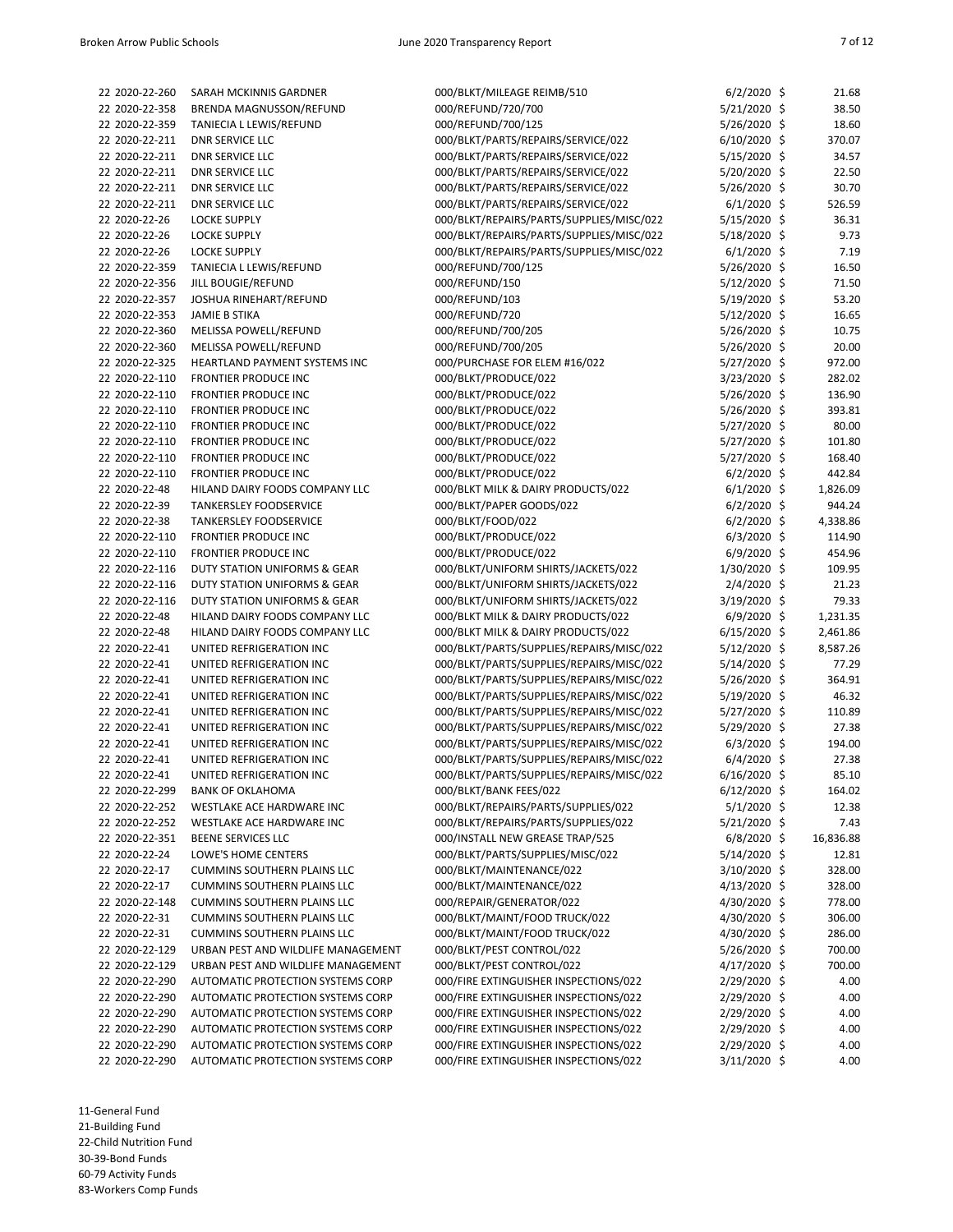| 22 2020-22-290 | AUTOMATIC PROTECTION SYSTEMS CORP                 | 000/FIRE EXTINGUISHER INSPECTIONS/022               | 3/11/2020 \$   | 4.00      |
|----------------|---------------------------------------------------|-----------------------------------------------------|----------------|-----------|
| 22 2020-22-290 | AUTOMATIC PROTECTION SYSTEMS CORP                 | 000/FIRE EXTINGUISHER INSPECTIONS/022               | 3/11/2020 \$   | 4.00      |
| 22 2020-22-290 | AUTOMATIC PROTECTION SYSTEMS CORP                 | 000/FIRE EXTINGUISHER INSPECTIONS/022               | 3/11/2020 \$   | 4.00      |
| 22 2020-22-290 | AUTOMATIC PROTECTION SYSTEMS CORP                 | 000/FIRE EXTINGUISHER INSPECTIONS/022               | 3/11/2020 \$   | 4.00      |
| 22 2020-22-290 | AUTOMATIC PROTECTION SYSTEMS CORP                 | 000/FIRE EXTINGUISHER INSPECTIONS/022               | 3/11/2020 \$   | 4.00      |
| 22 2020-22-290 | AUTOMATIC PROTECTION SYSTEMS CORP                 | 000/FIRE EXTINGUISHER INSPECTIONS/022               | $3/11/2020$ \$ | 4.00      |
| 22 2020-22-290 | AUTOMATIC PROTECTION SYSTEMS CORP                 | 000/FIRE EXTINGUISHER INSPECTIONS/022               | $3/11/2020$ \$ | 4.00      |
| 22 2020-22-290 | AUTOMATIC PROTECTION SYSTEMS CORP                 | 000/FIRE EXTINGUISHER INSPECTIONS/022               | 3/11/2020 \$   | 4.00      |
| 22 2020-22-290 | AUTOMATIC PROTECTION SYSTEMS CORP                 | 000/FIRE EXTINGUISHER INSPECTIONS/022               | $3/11/2020$ \$ | 4.00      |
| 22 2020-22-310 | JOHNSTONE SUPPLY OF TULSA                         | 000/BLKT/SERVICE/REPAIRS/PARTS/022                  | 5/21/2020 \$   | 83.13     |
| 22 2020-22-310 | JOHNSTONE SUPPLY OF TULSA                         | 000/BLKT/SERVICE/REPAIRS/PARTS/022                  | 5/22/2020 \$   | 83.13     |
| 22 2020-22-310 | JOHNSTONE SUPPLY OF TULSA                         | 000/BLKT/SERVICE/REPAIRS/PARTS/022                  | $5/22/2020$ \$ | 112.58    |
| 22 2020-22-310 | JOHNSTONE SUPPLY OF TULSA                         | 000/BLKT/SERVICE/REPAIRS/PARTS/022                  | 5/28/2020 \$   | 39.42     |
| 22 2020-22-310 | JOHNSTONE SUPPLY OF TULSA                         | 000/BLKT/SERVICE/REPAIRS/PARTS/022                  | $6/3/2020$ \$  | 105.26    |
| 22 2020-22-310 | JOHNSTONE SUPPLY OF TULSA                         | 000/BLKT/SERVICE/REPAIRS/PARTS/022                  | 6/8/2020 \$    | 26.13     |
| 22 2020-22-310 | JOHNSTONE SUPPLY OF TULSA                         | 000/BLKT/SERVICE/REPAIRS/PARTS/022                  | $6/10/2020$ \$ | 106.88    |
| 22 2020-22-310 | JOHNSTONE SUPPLY OF TULSA                         |                                                     |                | 144.41    |
|                |                                                   | 000/BLKT/SERVICE/REPAIRS/PARTS/022                  | $6/11/2020$ \$ |           |
| 22 2020-22-310 | JOHNSTONE SUPPLY OF TULSA                         | 000/BLKT/SERVICE/REPAIRS/PARTS/022                  | 6/11/2020 \$   | 265.50    |
| 31 2020-31-6   | <b>JOSEPH ENTERPRISES</b>                         | 041/PRESSBOX/700                                    | 6/5/2020 \$    | 9,877.00  |
| 31 2020-31-18  | <b>CUSTOM HEATING &amp; AIR COND INC</b>          | 041/HVAC INSTALL/125                                | $6/4/2020$ \$  | 7,110.00  |
| 31 2020-31-10  | <b>BILL KNIGHT FORD</b>                           | 170/VEHICLES/CMET/041                               | $6/1/2020$ \$  | 27,581.00 |
| 31 2020-31-10  | <b>BILL KNIGHT FORD</b>                           | 170/VEHICLES/CMET/041                               | $6/1/2020$ \$  | 33,425.00 |
| 31 2020-31-10  | <b>BILL KNIGHT FORD</b>                           | 170/VEHICLES/CMET/041                               | $6/1/2020$ \$  | 36,638.00 |
| 32 2020-32-2   | DELL MARKETING LP                                 | 191/TECHNOLOGY/050                                  | 5/30/2020 \$   | 53.10     |
| 35 2020-35-6   | DELL MARKETING LP                                 | 191/MOBILETECHNOLOGY/050                            | 5/30/2020 \$   | 7,211.75  |
| 39 2020-39-228 | R S WALKER CO INC                                 | 131/ACCESS CONTROL DOORS/175                        | 5/27/2020 \$   | 834.98    |
| 39 2020-39-214 | PIRAINO CONSULTING INC                            | 163/MASTER CONTROLLER/160                           | $2/28/2020$ \$ | 188.25    |
| 39 2020-39-213 | PIRAINO CONSULTING INC                            | 163/SMARTBOARD/107                                  | 3/5/2020 \$    | 1,554.00  |
| 39 2020-39-233 | PIRAINO CONSULTING INC                            | 163/MASTER CONTROLLER/140/030                       | 3/16/2020 \$   | 1,129.50  |
| 39 2020-39-247 | <b>B&amp;H FOTO &amp; ELECTRONICS CORPORATION</b> | 142/CAMERAS/700                                     | 5/21/2020 \$   | 9,393.64  |
| 39 2020-39-241 | HERTZBERG-NEW METHOD, INC                         | 133/MEDIA/BOOKS/510                                 | $6/4/2020$ \$  | 586.43    |
| 39 2020-39-164 | FOLLETT HIGHER EDUCATION GROUP INC                | 102/LITERATUR/HISTORY BOOK CONCURREN/720            | $6/5/2020$ \$  | 1,716.25  |
| 39 2020-39-147 | MIDWEST RACQUETBALL & SPORTING INC                | 160/TRACK UNIFORMS/003                              | 3/4/2020 \$    | 7,354.20  |
| 39 2020-39-28  | VIRGINIA TILE HOLDINGS LLC                        | 041/COUNTERTOPS/030                                 | 5/29/2020 \$   | 712.90    |
| 39 2020-39-220 | FOLLETT SCHOOL SOLUTIONS INC                      | 132/BOOKS/MEDIA/505                                 | 5/6/2020 \$    | 492.32    |
| 39 2020-39-236 | FOLLETT SCHOOL SOLUTIONS INC                      | 133/MEDIA/BOOKS/510                                 | $5/1/2020$ \$  | 1,313.51  |
| 39 2020-39-240 | FOLLETT SCHOOL SOLUTIONS INC                      | 137/MEDIA/BOOKS/525                                 | $5/21/2020$ \$ | 63.96     |
| 60 2020-60-31  | SAM'S CLUB DIRECT                                 | 987/BLKT/INSTRUCTION SUPPLIES/015                   | 5/27/2020 \$   | 51.48     |
| 60 2020-60-150 | <b>TIGER THREADS</b>                              | 987/PINNACLE AWARDS/HR/015                          | $6/4/2020$ \$  | 1,246.00  |
| 60 2020-60-111 | CHILD NUTRITION PROGRAMS DEPT                     | 987/BLKT MEETING SUPPLIES/ BOE/015                  | $6/8/2020$ \$  | 100.00    |
| 60 2020-60-152 | SOUTHLAND AWARDS, LLC                             | 987/PINNACLE AWARDS/HR/015                          | 5/27/2020 \$   | 605.00    |
| 60 2020-60-142 | BA PUBLIC SCHOOLS-GENERAL FUND                    | 901/BLKT/REIMBURSEMENT/015                          | $6/3/2020$ \$  | 2,908.75  |
| 60 2020-60-22  | REASOR'S HOLDING COMPANY, INC                     | 987/BLKT/SUPPLIES/SUPT/015                          | $6/3/2020$ \$  | 49.83     |
| 60 2020-60-127 | MIDWEST RACQUETBALL & SPORTING INC                | 903/ONECLUB/015                                     | $6/17/2020$ \$ | 2,365.53  |
|                |                                                   |                                                     | $6/17/2020$ \$ |           |
| 60 2020-60-5   | <b>IMPERIAL LLC</b>                               | 987/BLKT/COFFEE/REESE/COM/015<br>989/PAC PLAQUE/015 |                | 155.30    |
| 60 2020-60-140 | THATS GREAT NEWS LLC                              |                                                     | 5/11/2020 \$   | 166.90    |
| 60 2020-60-22  | REASOR'S HOLDING COMPANY, INC                     | 987/BLKT/SUPPLIES/SUPT/015                          | $6/22/2020$ \$ | 35.26     |
| 60 2020-60-12  | <b>BANK OF OKLAHOMA</b>                           | 987/BLKT/BANK FEES AND SUPPLIES/DOLLAHON            | $6/12/2020$ \$ | 11.05     |
| 60 2020-60-22  | REASOR'S HOLDING COMPANY, INC                     | 987/BLKT/SUPPLIES/SUPT/015                          | $6/3/2020$ \$  | 3.25      |
| 60 2020-60-15  | HOBBY LOBBY STORES INC                            | 987/BLK/SUPPLIES/SUPT/015                           | 6/23/2020 \$   | 16.79     |
| 60 2020-60-14  | PAYPAL                                            | 901/BLKT/MONTHLY SERVICE/015                        | 5/31/2020 \$   | 30.00     |
| 60 2020-60-146 | JP MORGAN CHASE BANK                              | 989/PAC/WEARABLE WIRELESS MIC/015                   | $5/27/2020$ \$ | 183.75    |
| 60 2020-60-158 | FOREST RIDGE DEVEL, LTD                           | BLKT - BOARD RETREAT - CATERING - VENUE             | $6/5/2020$ \$  | 1,222.00  |
| 60 2020-60-91  | JP MORGAN CHASE BANK                              | BLKT/987/SUPPLIES/050                               | $6/2/2020$ \$  | 121.41    |
| 60 2020-60-91  | JP MORGAN CHASE BANK                              | BLKT/987/SUPPLIES/050                               | $6/3/2020$ \$  | 16.00     |
| 60 2020-60-91  | JP MORGAN CHASE BANK                              | BLKT/987/SUPPLIES/050                               | $6/3/2020$ \$  | 7.98      |
| 61 2020-61-801 | <b>EDMOND PUBLIC SCHOOLS</b>                      | 803/JH WRESTLING ENTRY FEE/003                      | $5/11/2020$ \$ | 200.00    |
| 61 2020-61-498 | FOREST RIDGE DEVEL, LTD                           | 862/BALLS FOR BOYS GOLF/003                         | $1/10/2020$ \$ | 948.84    |
| 61 2020-61-497 | FOREST RIDGE DEVEL, LTD                           | 863/GOLF BALLS/003                                  | $1/10/2020$ \$ | 948.84    |
| 61 2020-61-363 | RUTH KELLY STUDIOS                                | 936/BLKT/PICS AND POSTERS/003                       | 11/19/2019 \$  | 572.00    |
| 61 2020-61-472 | MIDWEST RACQUETBALL & SPORTING INC                | 863/POLOS & CAPS/003                                | $2/25/2020$ \$ | 1,317.37  |
| 61 2020-61-571 | MIDWEST RACQUETBALL & SPORTING INC                | 803/VOLLEYBALLS/003                                 | $3/16/2020$ \$ | 960.00    |

11-General Fund 21-Building Fund

22-Child Nutrition Fund

30-39-Bond Funds

60-79 Activity Funds 83-Workers Comp Funds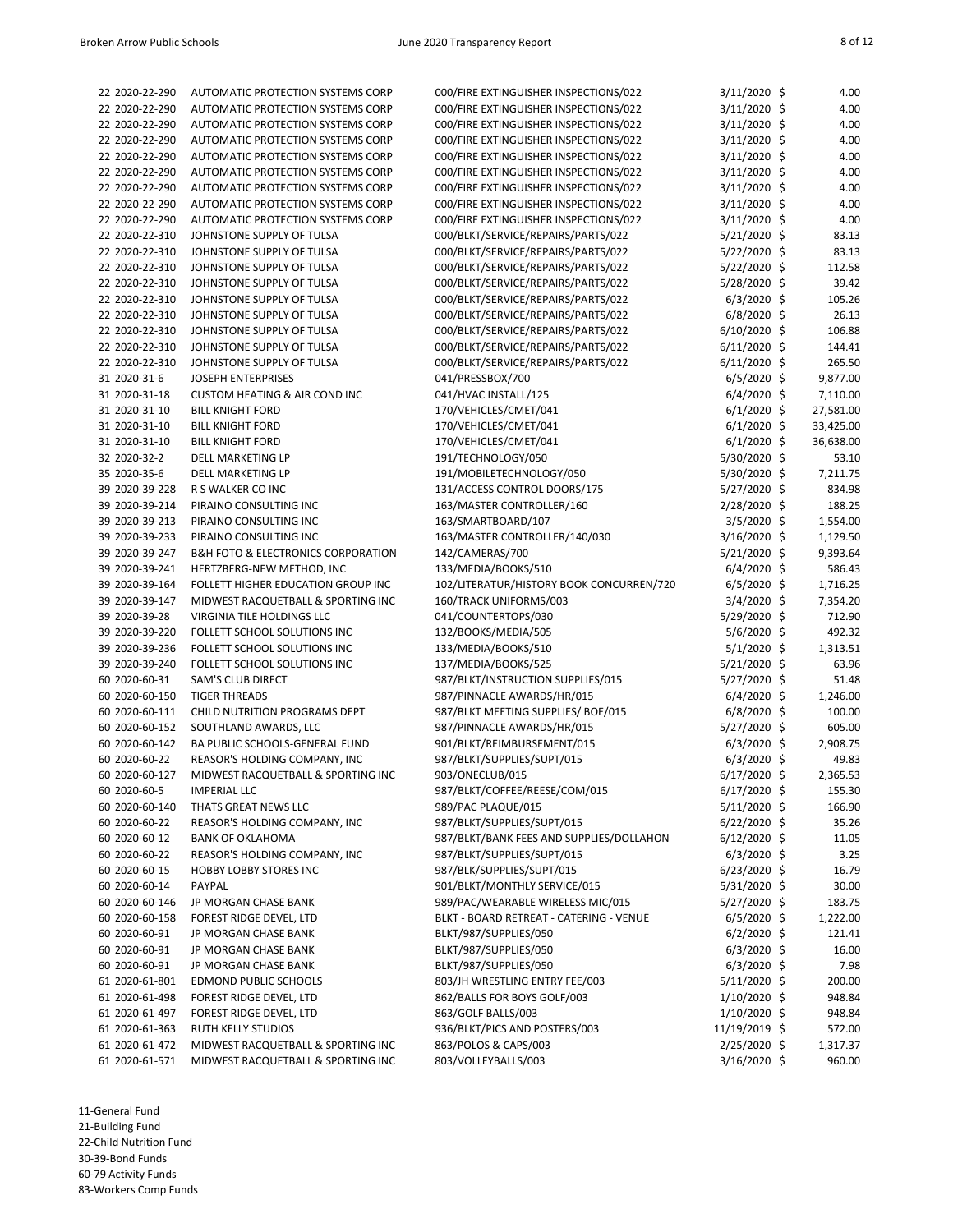| 61 2020-61-19  | MIDWEST RACQUETBALL & SPORTING INC       | 803/RO 1477 & BLKT/EMBROIDERY/003        | 5/29/2020 \$   | 68.70     |
|----------------|------------------------------------------|------------------------------------------|----------------|-----------|
| 61 2020-61-19  | MIDWEST RACQUETBALL & SPORTING INC       | 803/RO 1477 & BLKT/EMBROIDERY/003        | 5/27/2020 \$   | 784.00    |
| 61 2020-61-19  | MIDWEST RACQUETBALL & SPORTING INC       | 803/RO 1477 & BLKT/EMBROIDERY/003        | $6/4/2020$ \$  | 81.00     |
| 61 2020-61-5   | <b>BANKCARD CENTER</b>                   | 803/BLKT & RO 3/FEES FOR CREDIT CARD/003 | $6/2/2020$ \$  | 20.00     |
| 61 2020-61-809 | MICHAEL GOODALL                          | 803/VOLLEYBALL REF ASSIGNERS FEE/003     | $6/3/2020$ \$  | 25.00     |
| 61 2020-61-361 | <b>BIG GAME SPORTS INC</b>               | 803/FOOTBALLS/003                        | 11/5/2019 \$   | 1,164.25  |
| 61 2020-61-812 | <b>SAM'S CLUB DIRECT</b>                 | 803/BATTERIES & SUPPLIES/003             | 6/9/2020 \$    | 123.72    |
| 61 2020-61-813 | JP MORGAN CHASE BANK                     | 803/ENTRY FEE/003                        | 2/25/2020 \$   | 177.00    |
|                |                                          |                                          |                |           |
| 61 2020-61-640 | <b>LARRY J FOSTER</b>                    | 803/BASEBALL OFFICIAL/003                | $3/6/2020$ \$  | 75.00     |
| 61 2020-61-799 | OIAAA/NIAAA                              | 803/MEMBERSHIP RENEWAL/003               | 5/27/2020 \$   | 100.00    |
| 61 2020-61-799 | OIAAA/NIAAA                              | 803/MEMBERSHIP RENEWAL/003               | 5/27/2020 \$   | 100.00    |
| 61 2020-61-597 | <b>BRANDON HANSEN</b>                    | 803/SOCCER OFFICIALS/003                 | $3/5/2020$ \$  | 90.00     |
| 62 2020-62-38  | <b>BANKCARD CENTER</b>                   | 925/BLKBANKFEES/TIGER THREADS/720        | 6/16/2020 \$   | 59.95     |
| 62 2020-62-115 | MAZZIO'S LLC                             | 926/MEETINGS/HECKLER/720                 | 10/31/2019 \$  | 39.95     |
| 62 2020-62-71  | OKLAHOMA MUSIC EDUCATORS ASSOC           | 905/ALL-STATE FEES/RICARD                | 9/26/2019 \$   | 165.00    |
| 62 2020-62-274 | BA PUBLIC SCHOOLS-GENERAL FUND           | 905/BLKT/SUBS/720                        | 2/10/2020 \$   | 121.76    |
| 62 2020-62-781 | BROKEN ARROW PUBLIC SCHOOLS              | 893/940/TRANSPORTATION/NULF/720          | 3/10/2020 \$   | 875.20    |
| 62 2020-62-584 | BROKEN ARROW PUBLIC SCHOOLS              | 854/TRANSPORTATION/BREWSTER/720          | 3/10/2020 \$   | 202.30    |
|                |                                          |                                          |                | 446.39    |
| 62 2020-62-661 | BA PUBLIC SCHOOLS-GENERAL FUND           | 906/SUBS/GARRETT/720                     | 3/10/2020 \$   |           |
| 62 2020-62-552 | BA PUBLIC SCHOOLS-GENERAL FUND           | 940/SUBSTITUTES/NULF/720                 | 3/10/2020 \$   | 60.87     |
| 62 2020-62-274 | BA PUBLIC SCHOOLS-GENERAL FUND           | 905/BLKT/SUBS/720                        | 3/10/2020 \$   | 121.76    |
| 62 2020-62-692 | BA PUBLIC SCHOOLS-GENERAL FUND           | 818/BLKT/SUBSTITUTES/BAND                | 4/23/2020 \$   | 60.87     |
| 62 2020-62-273 | BA PUBLIC SCHOOLS-GENERAL FUND           | 844/BLKT/SUBS/720                        | 5/13/2020 \$   | 121.74    |
| 62 2020-62-552 | BA PUBLIC SCHOOLS-GENERAL FUND           | 940/SUBSTITUTES/NULF/720                 | $6/8/2020$ \$  | 60.87     |
| 62 2020-62-760 | JP MORGAN CHASE/ADMIRAL EXPRESS          | 926/SUPPLIES/STECKER                     | $6/11/2020$ \$ | 138.11    |
| 62 2020-62-660 | JOSTENS, INC                             | 892/HONORSTOLES/720                      | $3/11/2020$ \$ | 1,220.54  |
| 62 2020-62-782 | BLUESTEM INTEGRATED LLC                  | 926/SIGNS/GRADUATION/STECKER             | $6/2/2020$ \$  | 893.00    |
| 62 2020-62-756 | IDTULSA SIGNS AND DESIGNS, LLC           | 874/SIGNS/GRADUATION/STECKER             | 5/12/2020 \$   | 4,875.00  |
| 62 2020-62-740 | <b>GORFAM MARKETING INC</b>              | 925/BLKTMERCH/TIGERTHREADS/720           | 5/28/2020 \$   | 1,128.00  |
| 62 2020-62-740 | <b>GORFAM MARKETING INC</b>              | 925/BLKTMERCH/TIGERTHREADS/720           | $6/4/2020$ \$  | 762.50    |
| 62 2020-62-740 | <b>GORFAM MARKETING INC</b>              | 925/BLKTMERCH/TIGERTHREADS/720           | $6/16/2020$ \$ | 1,013.10  |
| 62 2020-62-740 | <b>GORFAM MARKETING INC</b>              | 925/BLKTMERCH/TIGERTHREADS/720           | 6/16/2020 \$   | 2,795.00  |
| 62 2020-62-740 | <b>GORFAM MARKETING INC</b>              | 925/BLKTMERCH/TIGERTHREADS/720           | 6/17/2020 \$   | 1,049.40  |
| 62 2020-62-97  | <b>BANK OF OKLAHOMA</b>                  | 925/BANK FEES/TIGER THREADS/720          | $6/12/2020$ \$ | 7.77      |
| 62 2020-62-497 | <b>BANK OF OKLAHOMA</b>                  | 892/BANK FEES AND SUPPLIES/720           | 6/12/2020 \$   | 16.75     |
| 62 2020-62-671 | ARROW FLOWER & GIFTS INC                 | 938/STAFF FLOWERS/720                    | 5/31/2020 \$   | 60.95     |
|                |                                          |                                          |                | 62.95     |
| 62 2020-62-763 | ARROW FLOWER & GIFTS INC                 | 892/FLOWERS/NURSESDAY/KENNEDY/720        | 5/31/2020 \$   |           |
| 62 2020-62-767 | ALPHA AWARDS & ENGRAVING LLC             | 938/CLOCKS/KENNEDY/720                   | 5/21/2020 \$   | 600.00    |
| 62 2020-62-678 | VERIZON WIRELESS SERVICES LLC            | 934/BLANKET/DATA PLAN/STECKER            | $6/6/2020$ \$  | 80.02     |
| 62 2020-62-622 | JP MORGAN CHASE BANK                     | 934/BLANKET SUPPLIES/STECKER             | 6/22/2020 \$   | 41.15     |
| 62 2020-62-489 | <b>B A ACCOMPANY VOCAL MUSIC BOOSTER</b> | 925/PROCEEDSFROMFUNDRAISER/TT/720        | 5/28/2020 \$   | 341.29    |
| 62 2020-62-699 | MONDO BLOC INC                           | 925/BLKTMERCH/TIGERTHREADS/720           | 3/10/2020 \$   | (40.00)   |
| 62 2020-62-775 | YALE CLEANERS LLC                        | 902/CLEANING/GAGAJEWSKI/720              | 6/10/2020 \$   | 2,004.50  |
| 62 2020-62-778 | MAKE-A-WISH FOUNDATION OF OKLA           | 809/DONATION/STECKER                     | $6/1/2020$ \$  | 6,160.00  |
| 62 2020-62-751 | <b>COLLEGE BOARD</b>                     | 804/APTEST/GARRETT/720                   | $6/11/2020$ \$ | 42,116.00 |
| 62 2020-62-538 | JP MORGAN CHASE BANK                     | 925/BLKTMERCH/TIGERTHREADS/720           | 5/26/2020 \$   | 75.75     |
| 62 2020-62-240 | DEVRA B KENNEDY                          | 938/SUPPLIES/OFFICE/720                  | $6/14/2020$ \$ | 25.67     |
| 62 2020-62-699 | MONDO BLOC INC                           | 925/BLKTMERCH/TIGERTHREADS/720           | 6/12/2020 \$   | 117.00    |
| 62 2020-62-535 | NATIONAL FFA ORGANIZATION                | 853/SUPPLIES/LAWHORN/720                 | $3/9/2020$ \$  | 204.00    |
| 62 2020-62-747 | ALEXANDRA S EVANS                        | 925/BLKTMILEAGEREIM/TIGERTHREADS/720     | $6/1/2020$ \$  | 132.91    |
| 62 2020-62-586 |                                          | 925/BLKTMERCH/TIGERTHREADS/720           |                |           |
|                | JP MORGAN CHASE BANK                     |                                          | $6/8/2020$ \$  | 124.32    |
| 62 2020-62-365 | HEARTLAND PAYMENT SYSTEMS INC            | 925/BLKT FOR FEES AND SERVICES/TT/720    | 5/31/2020 \$   | 310.58    |
| 62 2020-62-40  | JP MORGAN CHASE BANK                     | 925/POSTAGE/TIGER THREADS/720            | 6/22/2020 \$   | 23.25     |
| 62 2020-62-40  | JP MORGAN CHASE BANK                     | 925/POSTAGE/TIGER THREADS/720            | $6/3/2020$ \$  | 15.50     |
| 62 2020-62-40  | JP MORGAN CHASE BANK                     | 925/POSTAGE/TIGER THREADS/720            | $6/18/2020$ \$ | 95.45     |
| 62 2020-62-662 | NATIONAL ACADEMIC QUIZ TOURNAMENTS       | 801/REGISTRATION/ROWE/720                | 5/15/2020 \$   | 147.00    |
| 65 2020-65-59  | <b>AVB BANK</b>                          | 892/BANK FEES/505                        | $5/31/2020$ \$ | 5.96      |
| 65 2020-65-173 | ARROW FLOWER & GIFTS INC                 | 938/FLOWERS/PETTYS FATHER/505            | 5/31/2020 \$   | 84.50     |
| 65 2020-65-157 | FOLLETT SCHOOL SOLUTIONS INC             | 889/BOOKS/505                            | $4/8/2020$ \$  | 924.39    |
| 65 2020-65-157 | FOLLETT SCHOOL SOLUTIONS INC             | 889/BOOKS/505                            | 5/29/2020 \$   | 349.49    |
| 65 2020-65-175 | ARICA L LINGERFELT/REFUND                | 833/REFUND/505                           | 5/29/2020 \$   | 50.00     |
| 65 2020-65-174 | ANDREA SAGELY/REFUND                     | 833/REFUND/505                           | 5/28/2020 \$   | 50.00     |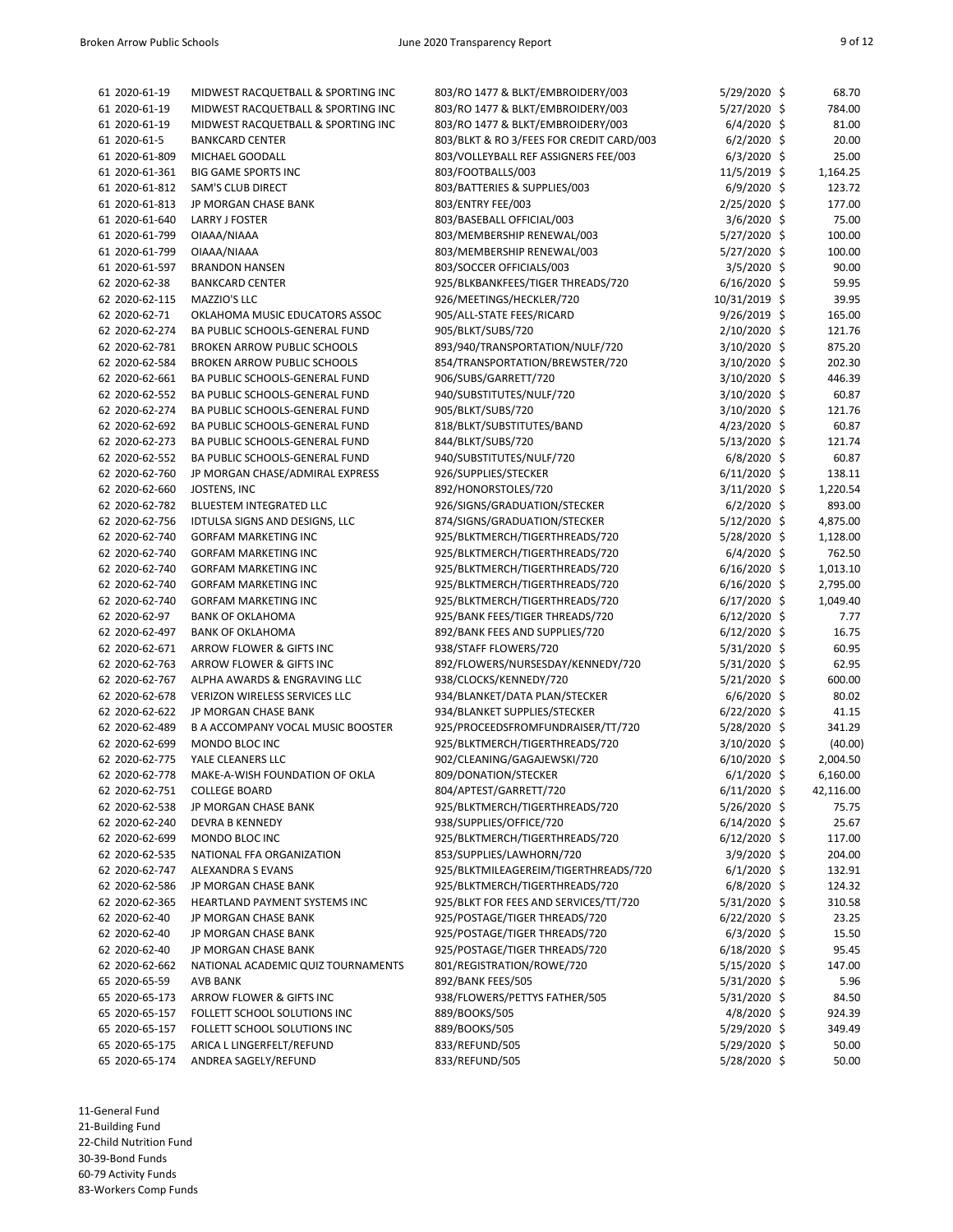| 66 2020-66-159 | GLENDA HINDSLEY/REFUND             | 833/REFUND/520                  | 5/27/2020 \$   | 300.00 |
|----------------|------------------------------------|---------------------------------|----------------|--------|
| 66 2020-66-161 | SHIRLEY CAREY/REFUND               | 833/REFUND/520                  | 5/27/2020 \$   | 340.00 |
| 66 2020-66-162 | AMI BOWLIN/REFUND                  | 833/REFUND/520                  | 5/27/2020 \$   | 40.00  |
| 66 2020-66-163 | ASHTON ALAGDON/REFUND              | 833/REFUND/520 - Purchase Items | 5/27/2020 \$   | 575.50 |
| 66 2020-66-164 | MELISSA BRANDHORST/REFUND          | 833/REFUND/520                  | 5/27/2020 \$   | 447.80 |
| 66 2020-66-160 | LAURA COWAN/REFUND                 | 833/REFUND/520                  | 5/27/2020 \$   | 256.40 |
| 66 2020-66-166 | CHRISTA HOWELL/REFUND              | 833/REFUND/520                  | 5/27/2020 \$   | 20.00  |
| 66 2020-66-157 | OK SECONDARY SCHOOL ACT ASSOC      | 818/CONTEST FEES/520            | 5/21/2020 \$   | 320.00 |
| 66 2020-66-2   | <b>AVB BANK</b>                    | 892/BANK FEES/520               | 5/31/2020 \$   | 5.88   |
| 66 2020-66-165 | RACHELLE INGRAM/REFUND             | 833/REFUND/520 - Purchase Items | 5/27/2020 \$   | 240.00 |
| 66 2020-66-171 | ROCHELLE WILLIAMS/REFUND           | 833/REFUND/520                  | 5/28/2020 \$   | 320.00 |
| 66 2020-66-170 | MARK TURNHAM/REFUND                | 833/REFUND/520                  | 5/28/2020 \$   | 270.00 |
| 66 2020-66-169 | DESTINY SANCHEZ/REFUND             | 833/REFUND/520                  | 5/28/2020 \$   | 100.00 |
|                | CHRISTINE REYNOLDS/REFUND          |                                 |                | 53.50  |
| 66 2020-66-168 |                                    | 833/REFUND/520                  | 5/28/2020 \$   |        |
| 66 2020-66-167 | KRISTIN KEPFORD/REFUND             | 833/REFUND/520                  | 5/28/2020 \$   | 112.40 |
| 66 2020-66-158 | ADRIENNE HARJO/REFUND              | 833/REFUND/520                  | 5/28/2020 \$   | 136.50 |
| 67 2020-67-279 | AMBER MCCRORY/REFUND               | 833/CHOIR/530                   | 5/26/2020 \$   | 50.00  |
| 67 2020-67-147 | BA PUBLIC SCHOOLS-GENERAL FUND     | 818/BAND/530                    | $4/27/2020$ \$ | 15.00  |
| 67 2020-67-132 | <b>BROKEN ARROW PUBLIC SCHOOLS</b> | 905/ORCHESTRA/530               | $4/27/2020$ \$ | 228.25 |
| 67 2020-67-173 | PALEN MUSIC CENTER                 | 818/BAND/530                    | 5/10/2020 \$   | 105.90 |
| 67 2020-67-2   | <b>AVB BANK</b>                    | 892/BANK FEES/530               | 5/31/2020 \$   | 6.42   |
| 67 2020-67-279 | AMBER MCCRORY/REFUND               | 833/CHOIR/530                   | 5/27/2020 \$   | 50.00  |
| 67 2020-67-241 | MICHAEL GIANGRECO/REFUND           | 833/CHOIR/530                   | 5/27/2020 \$   | 50.00  |
| 67 2020-67-249 | RENEE NICOLE CORNWELL/REFUND       | 833/CHOIR/530                   | 5/27/2020 \$   | 50.00  |
| 67 2020-67-258 | DANIKA HURLEY/REFUND               | 833/CHOIR/530                   | 5/27/2020 \$   | 50.00  |
| 67 2020-67-266 | AMY BRICKEN/REFUND                 | 833/CHOIR/530                   | 5/27/2020 \$   | 50.00  |
| 67 2020-67-273 | SARAH AAFEDT/REFUND                | 833/CHOIR/530                   | 5/27/2020 \$   | 50.00  |
| 67 2020-67-253 | TONI MCLARTY/REFUND                | 833/CHOIR/530                   | 5/27/2020 \$   | 50.00  |
| 67 2020-67-240 | SANDRA SANCHEZ/REFUND              | 833/CHOIR/530                   | 5/27/2020 \$   | 50.00  |
| 67 2020-67-247 | ASHLEY WELLS/REFUND                | 833/CHOIR/530                   | 5/27/2020 \$   | 50.00  |
| 67 2020-67-256 | <b>KERENSA DAWN DOOLEN</b>         | 833/CHOIR/530                   | 5/27/2020 \$   | 50.00  |
| 67 2020-67-265 | LYNN DORITY/REFUND                 | 833/CHOIR/530                   | 5/27/2020 \$   | 50.00  |
| 67 2020-67-271 | <b>JOCELYN V STROUD</b>            | 833/CHOIR/530                   | 5/27/2020 \$   | 50.00  |
| 67 2020-67-278 | MOLLINA PETSCHKE/REFUND            | 833/CHOIR/530                   | 5/27/2020 \$   | 50.00  |
|                |                                    |                                 |                | 50.00  |
| 67 2020-67-277 | CRYSTAL YARBROUGH/REFUND           | 833/CHOIR/530                   | 5/27/2020 \$   |        |
| 67 2020-67-245 | LAUREN DEE JOHNSTON/REFUND         | 833/CHOIR/530                   | 5/27/2020 \$   | 50.00  |
| 67 2020-67-246 | MELINDA DEACON/REFUND              | 833/CHOIR/530                   | 5/27/2020 \$   | 50.00  |
| 67 2020-67-239 | MARTHA ROJAS/REFUND                | 833/CHOIR/530                   | 5/27/2020 \$   | 50.00  |
| 67 2020-67-255 | ROSIO ROSS/REFUND                  | 833/CHOIR/530                   | 5/27/2020 \$   | 50.00  |
| 67 2020-67-264 | <b>BOBBY K RODGERS/REFUND</b>      | 833/CHOIR/530                   | 5/27/2020 \$   | 50.00  |
| 67 2020-67-272 | JOHN KOMARA/REFUND                 | 833/CHOIR/530                   | 5/27/2020 \$   | 50.00  |
| 67 2020-67-269 | AIMEE BLAGOVICH/REFUND             | 833/CHOIR/530                   | 5/27/2020 \$   | 50.00  |
| 67 2020-67-276 | ALONNA ADAIR/REFUND                | 833/CHOIR/530                   | 5/27/2020 \$   | 50.00  |
| 67 2020-67-257 | CHRISTINA PADILLA/REFUND           | 833/CHOIR/530                   | 5/27/2020 \$   | 50.00  |
| 67 2020-67-244 | NADYA ROJAS/REFUND                 | 833/CHOIR/530                   | 5/27/2020 \$   | 50.00  |
| 67 2020-67-250 | PAMELA M LAWLESS/REFUND            | 833/CHOIR/530                   | 5/27/2020 \$   | 50.00  |
| 67 2020-67-254 | KEVIN PILGER/REFUND                | 833/CHOIR/530                   | 5/27/2020 \$   | 50.00  |
| 67 2020-67-263 | AMBER CHASE/REFUND                 | 833/CHOIR/530                   | 5/27/2020 \$   | 50.00  |
| 67 2020-67-268 | <b>TRACEY BRENTON/REFUND</b>       | 833/CHOIR/530                   | 5/27/2020 \$   | 50.00  |
| 67 2020-67-238 | CHRISTOPHER DUNLAP/REFUND          | 833/CHOIR/530                   | 5/27/2020 \$   | 100.00 |
| 67 2020-67-275 | JENNIFER EDWARDS/REFUND            | 833/CHOIR/530                   | 5/27/2020 \$   | 50.00  |
| 67 2020-67-261 | KHADRA RISSLER/REFUND              | 833/CHOIR/530                   | 5/27/2020 \$   | 50.00  |
| 67 2020-67-243 | JENNIE SCHAUM/REFUND               | 833/CHOIR/530                   | 5/27/2020 \$   | 50.00  |
| 67 2020-67-262 | KEIYONNA BRUNER/REFUND             | 833/CHOIR/530                   | 5/27/2020 \$   | 50.00  |
| 67 2020-67-252 | IAN L ALEXANDER/REFUND             | 833/CHOIR/530                   | 5/27/2020 \$   | 50.00  |
| 67 2020-67-267 | JAMIE TIGNER/REFUND                | 833/CHOIR/530                   | 5/27/2020 \$   | 50.00  |
| 67 2020-67-274 | MELINDA PACK/REFUND                | 833/CHOIR/530                   | 5/27/2020 \$   | 50.00  |
| 67 2020-67-251 | MICHELLE BASS/REFUND               | 833/CHOIR/530                   | 5/27/2020 \$   | 50.00  |
|                |                                    |                                 |                |        |
| 67 2020-67-248 | ADRIAN STEELE/REFUND               | 833/CHOIR/530                   | 5/27/2020 \$   | 50.00  |
| 67 2020-67-242 | RICHARD ALLEN CREAMER JR/REFUND    | 833/CHOIR/530                   | 5/27/2020 \$   | 50.00  |
| 67 2020-67-270 | SONYA RODRIGUEZ/REFUND             | 833/CHOIR/530                   | 5/27/2020 \$   | 50.00  |
| 67 2020-67-260 | KRISTIN ALLEN/REFUND               | 833/CHOIR/530                   | 5/27/2020 \$   | 50.00  |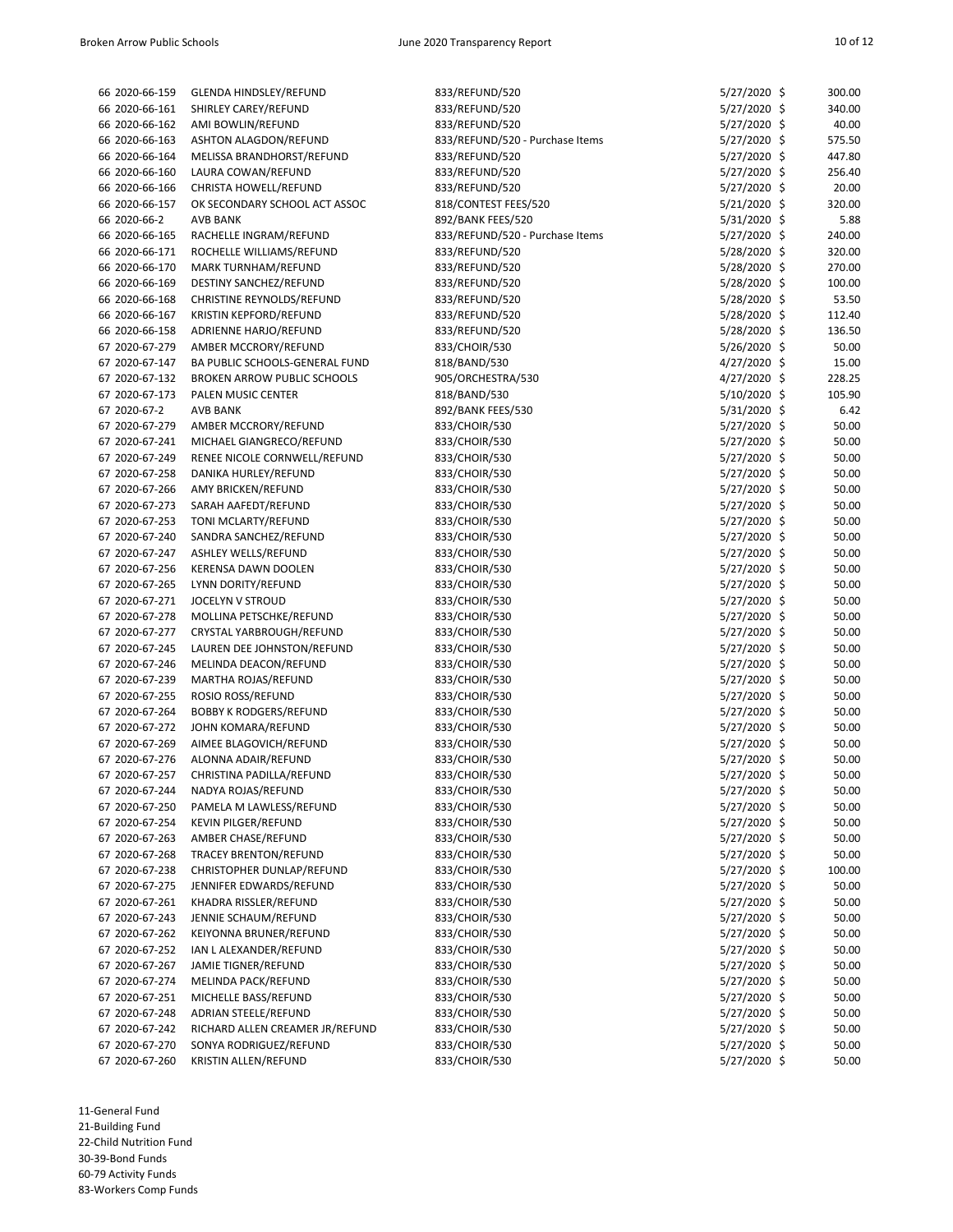| 67 2020-67-259 | JOSHUA FOX/REFUND                      | 833/CHOIR/530                         | 5/27/2020 \$   | 50.00     |
|----------------|----------------------------------------|---------------------------------------|----------------|-----------|
| 67 2020-67-227 | HOLLYE JACKSON/REFUND                  | 818/BAND/530                          | 5/26/2020 \$   | 61.00     |
| 67 2020-67-226 | <b>EMILY THOMAS/REFUND</b>             | 818/BAND/530                          | 5/26/2020 \$   | 72.00     |
| 67 2020-67-225 | TRISHA DODD/REFUND                     | 818/BAND/530                          | 5/26/2020 \$   | 68.00     |
| 67 2020-67-224 | <b>BLAIR HARRIS/REFUND</b>             | 818/BAND/530                          | 5/26/2020 \$   | 72.00     |
| 67 2020-67-235 | MICHAEL BENDITZ/REFUND                 | 818/BAND/530                          | 5/26/2020 \$   | 72.00     |
| 68 2020-68-153 | <b>AVB BANK</b>                        | 892/BANK FEES/525                     | 5/31/2020 \$   | 6.80      |
| 69 2020-69-156 | JOSTENS, INC                           | 807/YEARBOOKS/510                     | $5/7/2020$ \$  | 1,325.00  |
| 69 2020-69-1   | <b>AVB BANK</b>                        | 892/BANK FEES/510                     | 5/31/2020 \$   | 5.64      |
| 69 2020-69-162 | ROSIE CANADY/REFUND                    | 833/REFUND/510                        | 5/15/2020 \$   | 50.00     |
| 69 2020-69-163 | GEMMA DAVILA/REFUND                    | 833/REFUND/510                        | 5/15/2020 \$   | 50.00     |
| 69 2020-69-159 | MELODIE BROOKE BRUBAKER/REFUND         | 833/REFUND/510                        | 5/15/2020 \$   | 50.00     |
| 69 2020-69-165 | SUSAN RICHEY/REFUND                    | 833/REFUND/510                        | 5/15/2020 \$   | 50.00     |
| 69 2020-69-166 | CHANDRA SHRUM/REFUND                   | 833/REFUND/510                        | 5/15/2020 \$   | 50.00     |
| 69 2020-69-167 | CARRIE ZIMMERMAN/REFUND                | 833/REFUND/510                        | $5/15/2020$ \$ | 50.00     |
| 69 2020-69-160 | ANARELI CAMPOS/REFUND                  | 833/REFUND/510                        | 5/15/2020 \$   | 50.00     |
| 69 2020-69-157 | DEBORAH A VALDEZ/REFUND                | 833/REFUND/510                        | 5/15/2020 \$   | 50.00     |
| 69 2020-69-164 | KENNETH W NAVARRO/REFUND               | 833/REFUND/510                        | 5/15/2020 \$   | 50.00     |
| 69 2020-69-161 | CEDRIC WALKER/REFUND                   | 833/REFUND/510                        | 5/15/2020 \$   | 50.00     |
| 69 2020-69-158 | JODIE BEAN/REFUND                      | 833/REFUND/510                        | 5/18/2020 \$   | 75.00     |
| 70 2020-70-911 | HERTZBERG-NEW METHOD, INC              | 889/ MEDIA BOOKS/175                  | 3/20/2020 \$   | 1,050.94  |
| 70 2020-70-911 | HERTZBERG-NEW METHOD, INC              | 889/ MEDIA BOOKS/175                  | $6/9/2020$ \$  | 316.92    |
| 70 2020-70-122 | CHILD NUTRITION PROGRAMS DEPT          | <b>WATERMELON SOCIAL</b>              | $6/10/2020$ \$ | 90.00     |
| 70 2020-70-741 | BROKEN ARROW PUBLIC SCHOOLS-CN         | 892/CRACKERS NURSE/140                | $6/10/2020$ \$ | 15.89     |
|                | 70 2020-70-1018 RUTH KELLY STUDIOS     | 892/YEARBOOKS/205                     | $4/29/2020$ \$ | 3,543.46  |
|                | 70 2020-70-1022 RUTH KELLY STUDIOS     | 892/YEARBOOKSANDPICTURES/125          | 5/12/2020 \$   | 1,385.00  |
| 70 2020-70-946 | REASOR'S HOLDING COMPANY, INC          | 892/PANDAPROS/125                     | $2/10/2020$ \$ | 33.93     |
| 70 2020-70-946 | REASOR'S HOLDING COMPANY, INC          | 892/PANDAPROS/125                     | $2/15/2020$ \$ | 47.81     |
| 70 2020-70-946 | REASOR'S HOLDING COMPANY, INC          | 892/PANDAPROS/125                     | 4/20/2020 \$   | 43.40     |
| 70 2020-70-967 | JP MORGAN CHASE BANK                   | 892/BLKT NEHS SUPPLIES/140            | $5/26/2020$ \$ | 150.96    |
|                | 70 2020-70-1001 SCHOLASTIC CORPORATION | 889/FUNDRAISER/BOOKFAIR/150           | $4/14/2020$ \$ | 3,507.32  |
| 70 2020-70-808 | BA PUBLIC SCHOOLS-GENERAL FUND         | 892/SUB PAY WATKINS/180               | $6/3/2020$ \$  | 30.44     |
| 70 2020-70-641 | BA PUBLIC SCHOOLS-GENERAL FUND         | 892/WRIGHT SUB/180                    | $6/3/2020$ \$  | 30.44     |
| 70 2020-70-902 | BA PUBLIC SCHOOLS-GENERAL FUND         | 892/SUB/170                           | $4/23/2020$ \$ | 131.89    |
| 70 2020-70-946 | REASOR'S HOLDING COMPANY, INC          | 892/PANDAPROS/125                     | $6/2/2020$ \$  | (23.98)   |
| 70 2020-70-924 | BA PUBLIC SCHOOLS-GENERAL FUND         | 892/SUB/160                           | $4/23/2020$ \$ | 30.44     |
| 70 2020-70-998 | CONNECTED KIDS INC                     | 892/ CONNECTED KIDS PD/ 175           | 5/27/2020 \$   | 200.00    |
|                | 70 2020-70-1021 CONNECTED KIDS INC     | 892/CONNECTEDKIDSHOLT5/125            | $3/2/2020$ \$  | 100.00    |
| 70 2020-70-432 | CHILD NUTRITION PROGRAMS DEPT          | 892/HOMEWORK DINER/220                | $2/11/2020$ \$ | 37.14     |
| 70 2020-70-959 | SCHOLASTIC INC                         | 889/BOOKFAIR/205                      | $6/17/2020$ \$ | 3,107.04  |
| 72 2020-72-41  | FORTE PAYMENT SYSTEMS INC              | 982/BLKT/FEES/082                     | 5/31/2020 \$   | 1,001.52  |
| 72 2020-72-63  | BA PUBLIC SCHOOLS-GENERAL FUND         | 982/TRSFAFTOGF/082                    | $6/3/2020$ \$  | 83,111.14 |
| 72 2020-72-1   | <b>BANK OF OKLAHOMA</b>                | 982/BLKT/2019-2020BANKFEES/082        | $6/12/2020$ \$ | 8.40      |
| 72 2020-72-1   | <b>BANK OF OKLAHOMA</b>                | 982/BLKT/2019-2020BANKFEES/082        | $6/12/2020$ \$ | 7.75      |
| 73 2020-73-1   | <b>BANK OF OKLAHOMA</b>                | 892/BANK FEES/075                     | $6/12/2020$ \$ | 7.23      |
| 73 2020-73-10  | TIGER DEN                              | 892/STUDENT INCENTIVES/AWARDS/075/AL  | 5/6/2020 \$    | 55.00     |
| 74 2020-74-1   | <b>BANK OF OKLAHOMA</b>                | 892/BANK FEES/725                     | $6/12/2020$ \$ | 7.61      |
| 75 2020-75-270 | PETSMART                               | 892/SCHOOL PET FOOD & SUPPLIES/105    | 5/27/2020 \$   | 26.25     |
| 75 2020-75-251 | JOSTENS, INC                           | 892/YEARBOOKS/100                     | $6/5/2020$ \$  | 2,140.20  |
| 75 2020-75-94  | PETSMART                               | 892/SUPPLIES FOR SCHOOL PET/105       | 12/12/2019 \$  | 14.76     |
| 75 2020-75-276 | <b>RUTH KELLY STUDIOS</b>              | 892/YEARBOOKS/105                     | $6/8/2020$ \$  | 1,660.00  |
| 75 2020-75-204 | H & A SCREEN PRINTING INC              | 892/SCHOOL T-SHIRT FUND RAISER/107    | $6/18/2020$ \$ | 182.00    |
| 75 2020-75-271 | REASOR'S HOLDING COMPANY, INC          | 938/STAFF INCENTIVES AND SUPPLIES/105 | $6/15/2020$ \$ | 27.51     |
| 75 2020-75-174 | REASOR'S HOLDING COMPANY, INC          | 938/HOSP-DUES-TEACHER EVENTS/103      | $6/2/2020$ \$  | 42.03     |
| 75 2020-75-241 | LOS CABOS                              | 892/PT CONFERENCE DINNER/105          | $2/18/2020$ \$ | 241.55    |
| 75 2020-75-272 | <b>RUSTIC CUFF</b>                     | 938/BLKT/RETIRE. &/OR MOVING ON/105   | 5/11/2020 \$   | 69.92     |
| 75 2020-75-275 | DAVID L ARMSTRONG                      | 892/REFUND FOR 2 T-SHIRTS/105         | 5/28/2020 \$   | 26.00     |
| 75 2020-75-278 | DAWN V MITCHELL                        | 892/REFUND FOR T-SHIRT/105            | $2/20/2020$ \$ | 12.00     |
| 75 2020-75-279 | TAE R SHUMAR                           | 892/REFUND FOR T-SHIRT/105            | 5/22/2020 \$   | 11.00     |
| 76 2020-76-97  | BA PUBLIC SCHOOLS-GENERAL FUND         | 818/BLKT/PROVISIONAL/700              | $6/3/2020$ \$  | 160.00    |
| 76 2020-76-1   | <b>BANK OF OKLAHOMA</b>                | 892/BANK-FEES/700                     | $6/12/2020$ \$ | 8.91      |
| 83 2020-83-5   | <b>WORKER'S COMPENSATION FUND</b>      | 181/BLKT/WC CLAIMS/CMET/050           | $6/1/2020$ \$  | 1,597.09  |
|                |                                        |                                       |                |           |